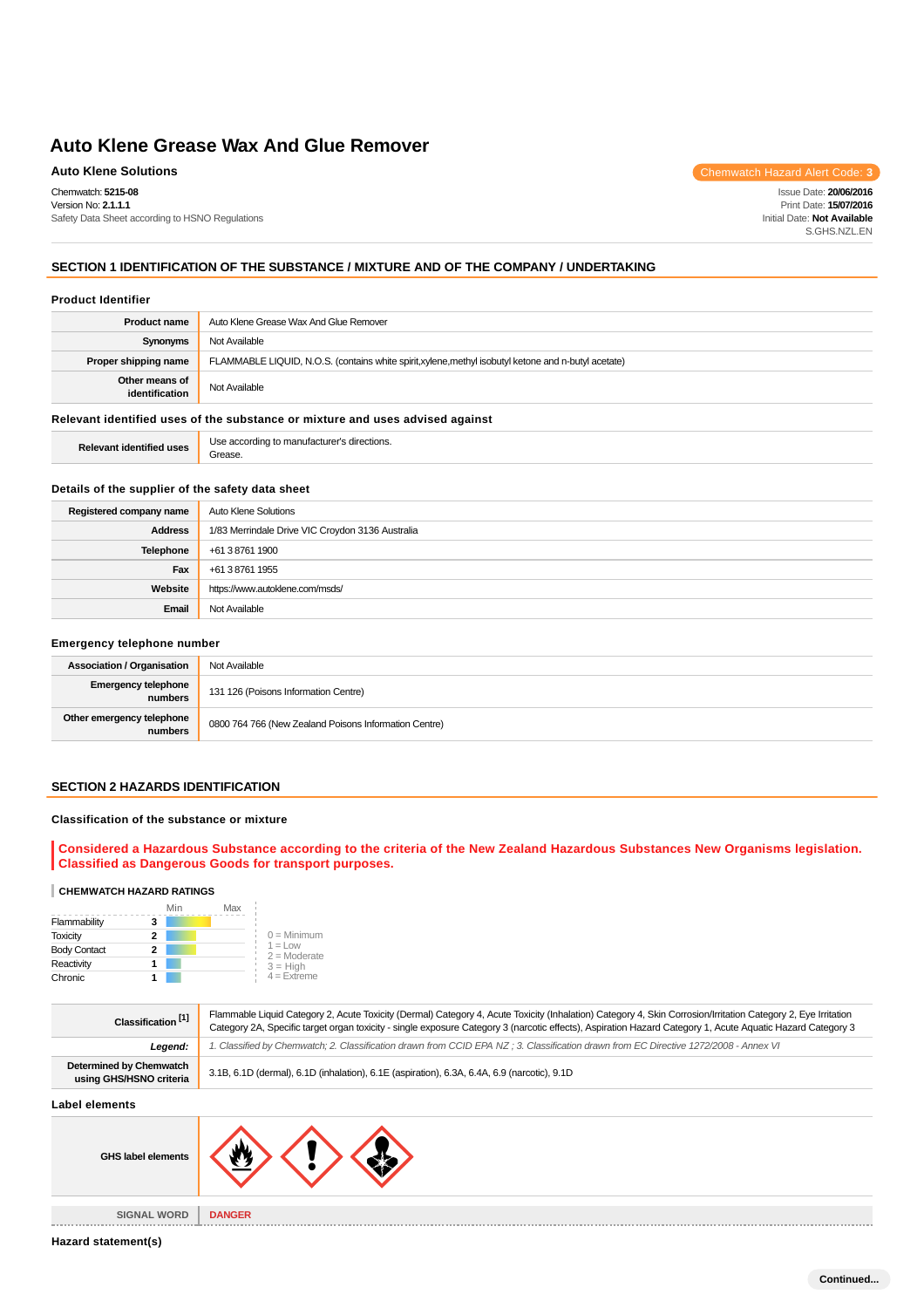| H <sub>225</sub> | Highly flammable liquid and vapour.           |
|------------------|-----------------------------------------------|
| H312             | Harmful in contact with skin.                 |
| H332             | Harmful if inhaled.                           |
| H315             | Causes skin irritation.                       |
| H319             | Causes serious eye irritation.                |
| H336             | May cause drowsiness or dizziness.            |
| H304             | May be fatal if swallowed and enters airways. |
| H402             | Harmful to aquatic life                       |
|                  |                                               |

# **Precautionary statement(s) Prevention**

| P210             | Keep away from heat/sparks/open flames/hot surfaces. - No smoking.                |  |
|------------------|-----------------------------------------------------------------------------------|--|
| P271             | Use in a well-ventilated area.                                                    |  |
| P240             | Ground/bond container and receiving equipment.                                    |  |
| P <sub>241</sub> | Use explosion-proof electrical/ventilating/lighting/intrinsically safe equipment. |  |
| P242             | Use only non-sparking tools.                                                      |  |
| P243             | Take precautionary measures against static discharge.                             |  |
| P <sub>261</sub> | Avoid breathing mist/vapours/spray.                                               |  |

## **Precautionary statement(s) Response**

| P301+P310      | IF SWALLOWED: Immediately call a POISON CENTER or doctor/physician.                                                              |  |
|----------------|----------------------------------------------------------------------------------------------------------------------------------|--|
| P331           | Do NOT induce vomiting.                                                                                                          |  |
| P362           | Take off contaminated clothing and wash before reuse.                                                                            |  |
| P363           | Wash contaminated clothing before reuse.                                                                                         |  |
| P370+P378      | In case of fire: Use alcohol resistant foam or normal protein foam for extinction.                                               |  |
| P305+P351+P338 | IF IN EYES: Rinse cautiously with water for several minutes. Remove contact lenses, if present and easy to do. Continue rinsing. |  |
| P312           | Call a POISON CENTER or doctor/physician if you feel unwell.                                                                     |  |

# **Precautionary statement(s) Storage**

| P403+P235 | Store in a well-ventilated place. Keep cool.                     |  |
|-----------|------------------------------------------------------------------|--|
| P405      | Store locked up.                                                 |  |
| P403+P233 | Store in a well-ventilated place. Keep container tightly closed. |  |

## **Precautionary statement(s) Disposal**

| P501 | Dispose of contents/container in accordance with local regulations. |
|------|---------------------------------------------------------------------|
|      |                                                                     |

# **SECTION 3 COMPOSITION / INFORMATION ON INGREDIENTS**

#### **Substances**

See section below for composition of Mixtures

#### **Mixtures**

| <b>CAS No</b> | %[weight] | Name                   |
|---------------|-----------|------------------------|
| 8052-41-3.    | 30-60     | white spirit           |
| 1330-20-7     | $30$      | xylene                 |
| 108-10-1      | < 10      | methyl isobutyl ketone |
| 123-86-4      | < 10      | n-butyl acetate        |

# **SECTION 4 FIRST AID MEASURES**

NZ Poisons Centre 0800 POISON (0800 764 766) | NZ Emergency Services: 111

## **Description of first aid measures**

| <b>Eye Contact</b>  | If this product comes in contact with the eyes:<br>• Wash out immediately with fresh running water.<br>Ensure complete irrigation of the eye by keeping eyelids apart and away from eye and moving the eyelids by occasionally lifting the upper and lower lids.<br>► Seek medical attention without delay; if pain persists or recurs seek medical attention.<br>► Removal of contact lenses after an eye injury should only be undertaken by skilled personnel. |
|---------------------|-------------------------------------------------------------------------------------------------------------------------------------------------------------------------------------------------------------------------------------------------------------------------------------------------------------------------------------------------------------------------------------------------------------------------------------------------------------------|
| <b>Skin Contact</b> | If skin contact occurs:<br>In mediately remove all contaminated clothing, including footwear.<br>Flush skin and hair with running water (and soap if available).<br>▶ Seek medical attention in event of irritation.                                                                                                                                                                                                                                              |
| Inhalation          | If fumes or combustion products are inhaled remove from contaminated area.<br>Lay patient down. Keep warm and rested.<br>► Prostheses such as false teeth, which may block airway, should be removed, where possible, prior to initiating first aid procedures.<br>Apply artificial respiration if not breathing, preferably with a demand valve resuscitator, bag-valve mask device, or pocket mask as trained. Perform CPR if                                   |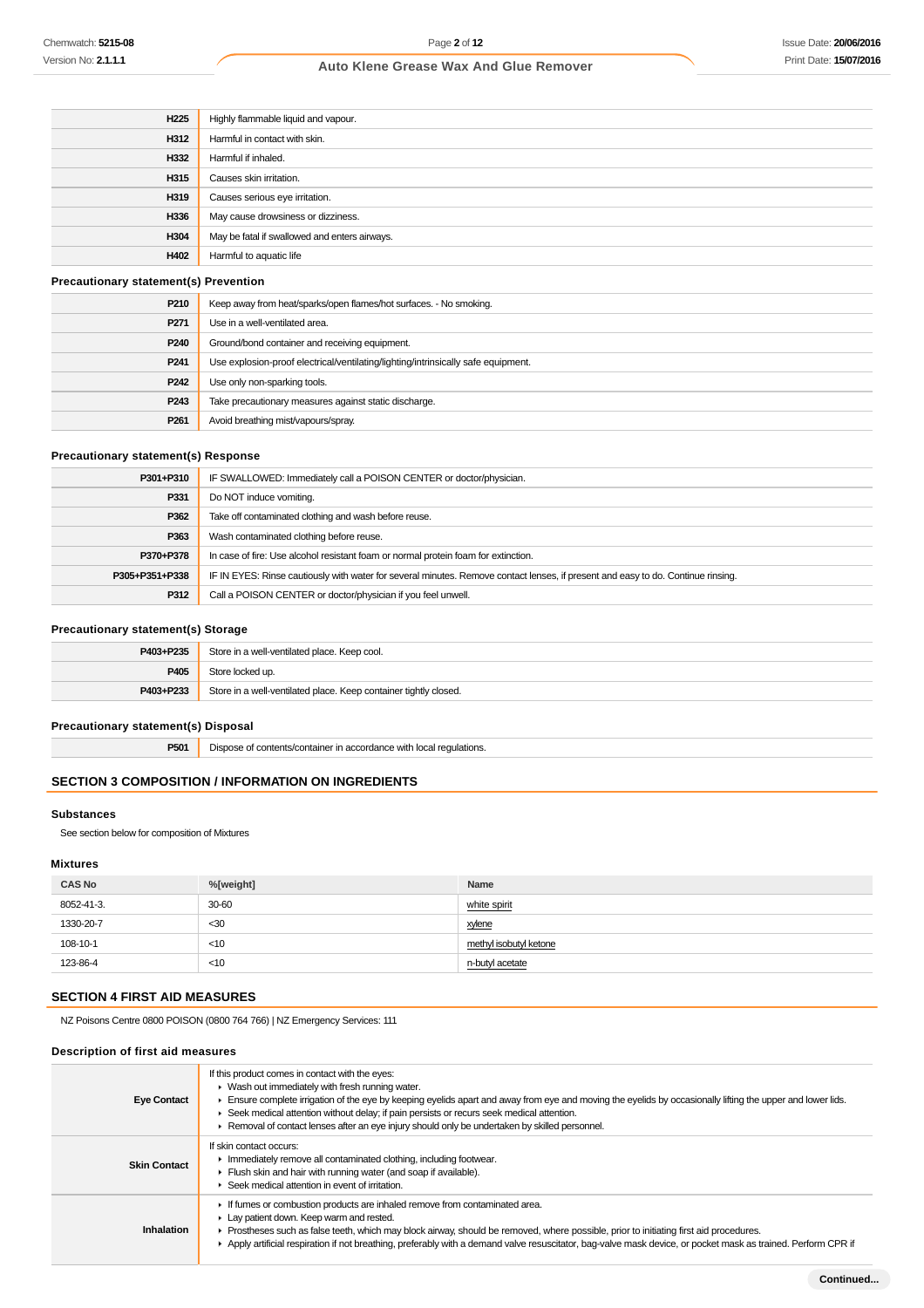#### Issue Date: **20/06/2016** Print Date: **15/07/2016**

## **Auto Klene Grease Wax And Glue Remover**

|           | necessary.<br>Transport to hospital, or doctor.                                                                                                                                                                                                                                                                                                                                                                                                                                                                                                                                                                                                                                                            |
|-----------|------------------------------------------------------------------------------------------------------------------------------------------------------------------------------------------------------------------------------------------------------------------------------------------------------------------------------------------------------------------------------------------------------------------------------------------------------------------------------------------------------------------------------------------------------------------------------------------------------------------------------------------------------------------------------------------------------------|
| Ingestion | If swallowed do <b>NOT</b> induce vomiting.<br>If vomiting occurs, lean patient forward or place on left side (head-down position, if possible) to maintain open airway and prevent aspiration.<br>• Observe the patient carefully.<br>► Never give liquid to a person showing signs of being sleepy or with reduced awareness; i.e. becoming unconscious.<br>Give water to rinse out mouth, then provide liquid slowly and as much as casualty can comfortably drink.<br>Seek medical advice.<br>Avoid giving milk or oils.<br>Avoid giving alcohol.<br>If spontaneous vomiting appears imminent or occurs, hold patient's head down, lower than their hips to help avoid possible aspiration of vomitus. |

## **Indication of any immediate medical attention and special treatment needed**

Any material aspirated during vomiting may produce lung injury. Therefore emesis should not be induced mechanically or pharmacologically. Mechanical means should be used if it is considered necessary to evacuate the stomach contents; these include gastric lavage after endotracheal intubation. If spontaneous vomiting has occurred after ingestion, the patient should be monitored for difficult breathing, as adverse effects of aspiration into the lungs may be delayed up to 48 hours.

- For acute or short term repeated exposures to xylene:
- Gastro-intestinal absorption is significant with ingestions. For ingestions exceeding 1-2 ml (xylene)/kg, intubation and lavage with cuffed endotracheal tube is recommended. The use of charcoal and cathartics is equivocal.
- Pulmonary absorption is rapid with about 60-65% retained at rest.
- Primary threat to life from ingestion and/or inhalation, is respiratory failure.
- Patients should be quickly evaluated for signs of respiratory distress (e.g. cyanosis, tachypnoea, intercostal retraction, obtundation) and given oxygen. Patients with inadequate tidal volumes or poor arterial blood gases (pO2 < 50 mm Hg or pCO2 > 50 mm Hg) should be intubated.
- Arrhythmias complicate some hydrocarbon ingestion and/or inhalation and electrocardiographic evidence of myocardial injury has been reported; intravenous lines and cardiac monitors should be established in obviously symptomatic patients. The lungs excrete inhaled solvents, so that hyperventilation improves clearance.
- A chest x-ray should be taken immediately after stabilisation of breathing and circulation to document aspiration and detect the presence of pneumothorax.
- Epinephrine (adrenalin) is not recommended for treatment of bronchospasm because of potential myocardial sensitisation to catecholamines. Inhaled cardioselective bronchodilators (e.g. Alupent, Salbutamol) are the preferred agents, with aminophylline a second choice.
	- BIOLOGICAL EXPOSURE INDEX BEI

These represent the determinants observed in specimens collected from a healthy worker exposed at the Exposure Standard (ES or TLV):

| Determinant                    | Index                | Sampling Time       | Comments |
|--------------------------------|----------------------|---------------------|----------|
| Methylhippu-ric acids in urine | 1.5 gm/gm creatinine | End of shift        |          |
|                                | 2 mg/min             | Last 4 hrs of shift |          |

## **SECTION 5 FIREFIGHTING MEASURES**

#### **Extinguishing media**

- Foam.
- Dry chemical powder.
- BCF (where regulations permit).
- Carbon dioxide.
- Water spray or fog Large fires only.

#### **Special hazards arising from the substrate or mixture**

| <b>Fire Incompatibility</b>    | Avoid contamination with oxidising agents i.e. nitrates, oxidising acids, chlorine bleaches, pool chlorine etc. as ignition may result                                                                                                                                                                                                                                                                                                                                                        |  |  |
|--------------------------------|-----------------------------------------------------------------------------------------------------------------------------------------------------------------------------------------------------------------------------------------------------------------------------------------------------------------------------------------------------------------------------------------------------------------------------------------------------------------------------------------------|--|--|
| <b>Advice for firefighters</b> |                                                                                                                                                                                                                                                                                                                                                                                                                                                                                               |  |  |
| <b>Fire Fighting</b>           | Alert Fire Brigade and tell them location and nature of hazard.<br>• May be violently or explosively reactive.<br>• Wear breathing apparatus plus protective gloves in the event of a fire.<br>• Prevent, by any means available, spillage from entering drains or water course.<br>• Consider evacuation (or protect in place).<br>$\blacktriangleright$ Fight fire from a safe distance, with adequate cover.<br>If safe, switch off electrical equipment until vapour fire hazard removed. |  |  |
| <b>Fire/Explosion Hazard</b>   | • Liquid and vapour are highly flammable.<br>Severe fire hazard when exposed to heat, flame and/or oxidisers.<br>Vapour may travel a considerable distance to source of ignition.<br>E Heating may cause expansion or decomposition leading to violent rupture of containers.<br>• On combustion, may emit toxic fumes of carbon monoxide (CO).<br>Combustion products include; carbon dioxide (CO2) other pyrolysis products typical of burning organic material                             |  |  |

#### **SECTION 6 ACCIDENTAL RELEASE MEASURES**

#### **Personal precautions, protective equipment and emergency procedures**

| <b>Minor Spills</b> | Remove all ignition sources.<br>$\triangleright$ Clean up all spills immediately.<br>Avoid breathing vapours and contact with skin and eyes.<br>$\triangleright$ Control personal contact with the substance, by using protective equipment.<br>• Contain and absorb small quantities with vermiculite or other absorbent material.<br>$\triangleright$ Wipe up.<br>• Collect residues in a flammable waste container.  |
|---------------------|-------------------------------------------------------------------------------------------------------------------------------------------------------------------------------------------------------------------------------------------------------------------------------------------------------------------------------------------------------------------------------------------------------------------------|
| <b>Major Spills</b> | $\triangleright$ Clear area of personnel and move upwind.<br>Alert Fire Brigade and tell them location and nature of hazard.<br>• May be violently or explosively reactive.<br>▶ Wear breathing apparatus plus protective gloves.<br>Prevent, by any means available, spillage from entering drains or water course.<br>• Consider evacuation (or protect in place).<br>▶ No smoking, naked lights or ignition sources. |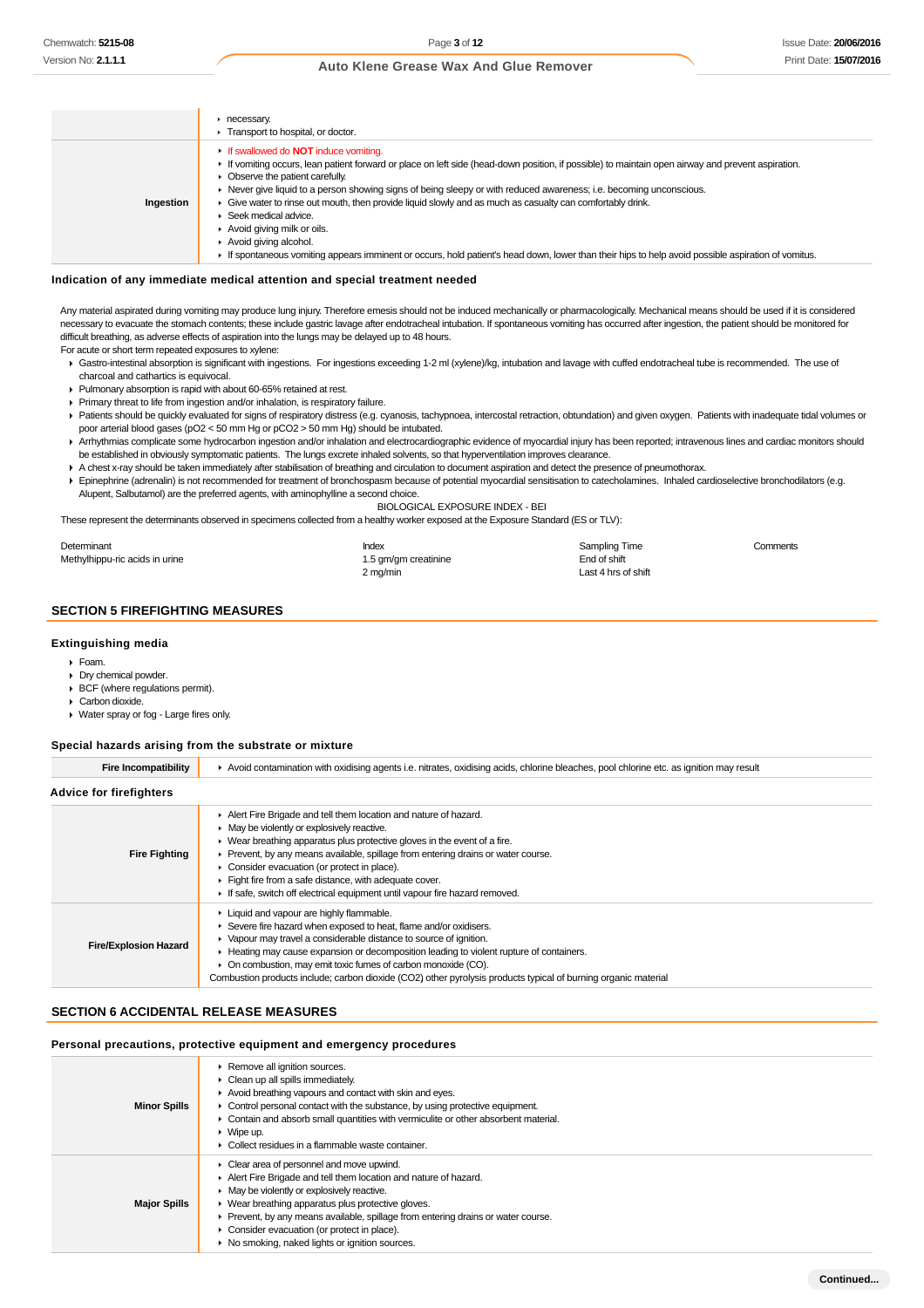# Issue Date: **20/06/2016** Print Date: **15/07/2016**

# **Auto Klene Grease Wax And Glue Remover**

Personal Protective Equipment advice is contained in Section 8 of the SDS.

# **SECTION 7 HANDLING AND STORAGE**

#### **Precautions for safe handling**

| Safe handling     | The conductivity of this material may make it a static accumulator., A liquid is typically considered nonconductive if its conductivity is below 100 pS/m and is<br>considered semi-conductive if its conductivity is below 10 000 pS/m., Whether a liquid is nonconductive or semi-conductive, the precautions are the same., A<br>number of factors, for example liquid temperature, presence of contaminants, and anti-static additives can greatly influence the conductivity of a liquid.<br>• Containers, even those that have been emptied, may contain explosive vapours.<br>► Do NOT cut, drill, grind, weld or perform similar operations on or near containers.<br>DO NOT allow clothing wet with material to stay in contact with skin<br>Avoid all personal contact, including inhalation.<br>• Wear protective clothing when risk of exposure occurs.<br>$\blacktriangleright$ Use in a well-ventilated area.<br>▶ Prevent concentration in hollows and sumps.<br>DO NOT enter confined spaces until atmosphere has been checked.<br>Avoid smoking, naked lights, heat or ignition sources.<br>▶ When handling, <b>DO NOT</b> eat, drink or smoke. |
|-------------------|------------------------------------------------------------------------------------------------------------------------------------------------------------------------------------------------------------------------------------------------------------------------------------------------------------------------------------------------------------------------------------------------------------------------------------------------------------------------------------------------------------------------------------------------------------------------------------------------------------------------------------------------------------------------------------------------------------------------------------------------------------------------------------------------------------------------------------------------------------------------------------------------------------------------------------------------------------------------------------------------------------------------------------------------------------------------------------------------------------------------------------------------------------------|
| Other information | Store in original containers in approved flame-proof area.<br>▶ No smoking, naked lights, heat or ignition sources.<br>DO NOT store in pits, depressions, basements or areas where vapours may be trapped.<br>▶ Keep containers securely sealed.<br>Store away from incompatible materials in a cool, dry well ventilated area.<br>▶ Protect containers against physical damage and check regularly for leaks.<br>• Observe manufacturer's storage and handling recommendations contained within this SDS.                                                                                                                                                                                                                                                                                                                                                                                                                                                                                                                                                                                                                                                       |

## **Conditions for safe storage, including any incompatibilities**

| Suitable container      | Packing as supplied by manufacturer.<br>Plastic containers may only be used if approved for flammable liquid.<br>• Check that containers are clearly labelled and free from leaks.<br>For low viscosity materials (i) : Drums and jerry cans must be of the non-removable head type. (ii) : Where a can is to be used as an inner package, the can<br>must have a screwed enclosure.<br>For materials with a viscosity of at least 2680 cSt. (23 deg. C)<br>For manufactured product having a viscosity of at least 250 cSt. (23 deg. C)<br>• Manufactured product that requires stirring before use and having a viscosity of at least 20 cSt (25 deg. C): (i) Removable head packaging; (ii) Cans with<br>friction closures and (iii) low pressure tubes and cartridges may be used.<br>> Where combination packages are used, and the inner packages are of glass, there must be sufficient inert cushioning material in contact with inner and outer<br>packages<br>In addition, where inner packagings are glass and contain liquids of packing group I there must be sufficient inert absorbent to absorb any spillage, unless<br>the outer packaging is a close fitting moulded plastic box and the substances are not incompatible with the plastic.                                                                                                                                                                                                                                                                                                                                                                                                                                                                                                                                                                                                                                                                                                                                                                                                                                                                                                                                                                                                                      |
|-------------------------|-----------------------------------------------------------------------------------------------------------------------------------------------------------------------------------------------------------------------------------------------------------------------------------------------------------------------------------------------------------------------------------------------------------------------------------------------------------------------------------------------------------------------------------------------------------------------------------------------------------------------------------------------------------------------------------------------------------------------------------------------------------------------------------------------------------------------------------------------------------------------------------------------------------------------------------------------------------------------------------------------------------------------------------------------------------------------------------------------------------------------------------------------------------------------------------------------------------------------------------------------------------------------------------------------------------------------------------------------------------------------------------------------------------------------------------------------------------------------------------------------------------------------------------------------------------------------------------------------------------------------------------------------------------------------------------------------------------------------------------------------------------------------------------------------------------------------------------------------------------------------------------------------------------------------------------------------------------------------------------------------------------------------------------------------------------------------------------------------------------------------------------------------------------------------------------------------------------------------------------------------------------------------------------|
| Storage incompatibility | Xylenes:<br>may ignite or explode in contact with strong oxidisers, 1,3-dichloro-5,5-dimethylhydantoin, uranium fluoride<br>attack some plastics, rubber and coatings<br>may generate electrostatic charges on flow or agitation due to low conductivity.<br>Methyl isobutyl ketone (MIBK)<br>• forms unstable and explosive peroxides on contact with air and/ or when in contact with hydrogen peroxide<br>F reacts violently with strong oxidisers, aldehydes, aliphatic amines, nitric acid, perchloric acid, potassium tert-butoxide, strong acids, reducing agents<br>dissolves some plastics, resins and rubber<br>▶ Vigorous reactions, sometimes amounting to explosions, can result from the contact between aromatic rings and strong oxidising agents.<br>Aromatics can react exothermically with bases and with diazo compounds.<br>For alkyl aromatics:<br>The alkyl side chain of aromatic rings can undergo oxidation by several mechanisms. The most common and dominant one is the attack by oxidation at benzylic<br>carbon as the intermediate formed is stabilised by resonance structure of the ring.<br>Following reaction with oxygen and under the influence of sunlight, a hydroperoxide at the alpha-position to the aromatic ring, is the primary oxidation product<br>formed (provided a hydrogen atom is initially available at this position) - this product is often short-lived but may be stable dependent on the nature of the<br>aromatic substitution; a secondary C-H bond is more easily attacked than a primary C-H bond whilst a tertiary C-H bond is even more susceptible to attack<br>by oxygen<br>▶ Monoalkylbenzenes may subsequently form monocarboxylic acids; alkyl naphthalenes mainly produce the corresponding naphthalene carboxylic acids.<br>• Oxidation in the presence of transition metal salts not only accelerates but also selectively decomposes the hydroperoxides.<br>Hock-rearrangement by the influence of strong acids converts the hydroperoxides to hemiacetals. Peresters formed from the hydroperoxides undergo<br>Criegee rearrangement easily.<br>Alkali metals accelerate the oxidation while CO2 as co-oxidant enhances the selectivity.<br>$\blacktriangleright$ Avoid reaction with oxidising agents |

#### **SECTION 8 EXPOSURE CONTROLS / PERSONAL PROTECTION**

#### **Control parameters**

# **OCCUPATIONAL EXPOSURE LIMITS (OEL)**

## **INGREDIENT DATA**

| Source                                            | Ingredient             | <b>Material name</b>             | <b>TWA</b>          | <b>STEL</b>         | Peak          | <b>Notes</b>  |
|---------------------------------------------------|------------------------|----------------------------------|---------------------|---------------------|---------------|---------------|
| New Zealand Workplace<br>Exposure Standards (WES) | white spirit           | White spirits (Stoddard solvent) | 525 mg/m3 / 100 ppm | Not Available       | Not Available | Not Available |
| New Zealand Workplace<br>Exposure Standards (WES) | xylene                 | Xylene (o-, m-, p-isomers)       | 217 mg/m3 / 50 ppm  | Not Available       | Not Available | Not Available |
| New Zealand Workplace<br>Exposure Standards (WES) | methyl isobutyl ketone | Methyl isobutyl ketone           | 205 mg/m3 / 50 ppm  | 307 mg/m3 / 75 ppm  | Not Available | Not Available |
| New Zealand Workplace<br>Exposure Standards (WES) | n-butyl acetate        | n-Butyl acetate                  | 713 mg/m3 / 150 ppm | 950 mg/m3 / 200 ppm | Not Available | Not Available |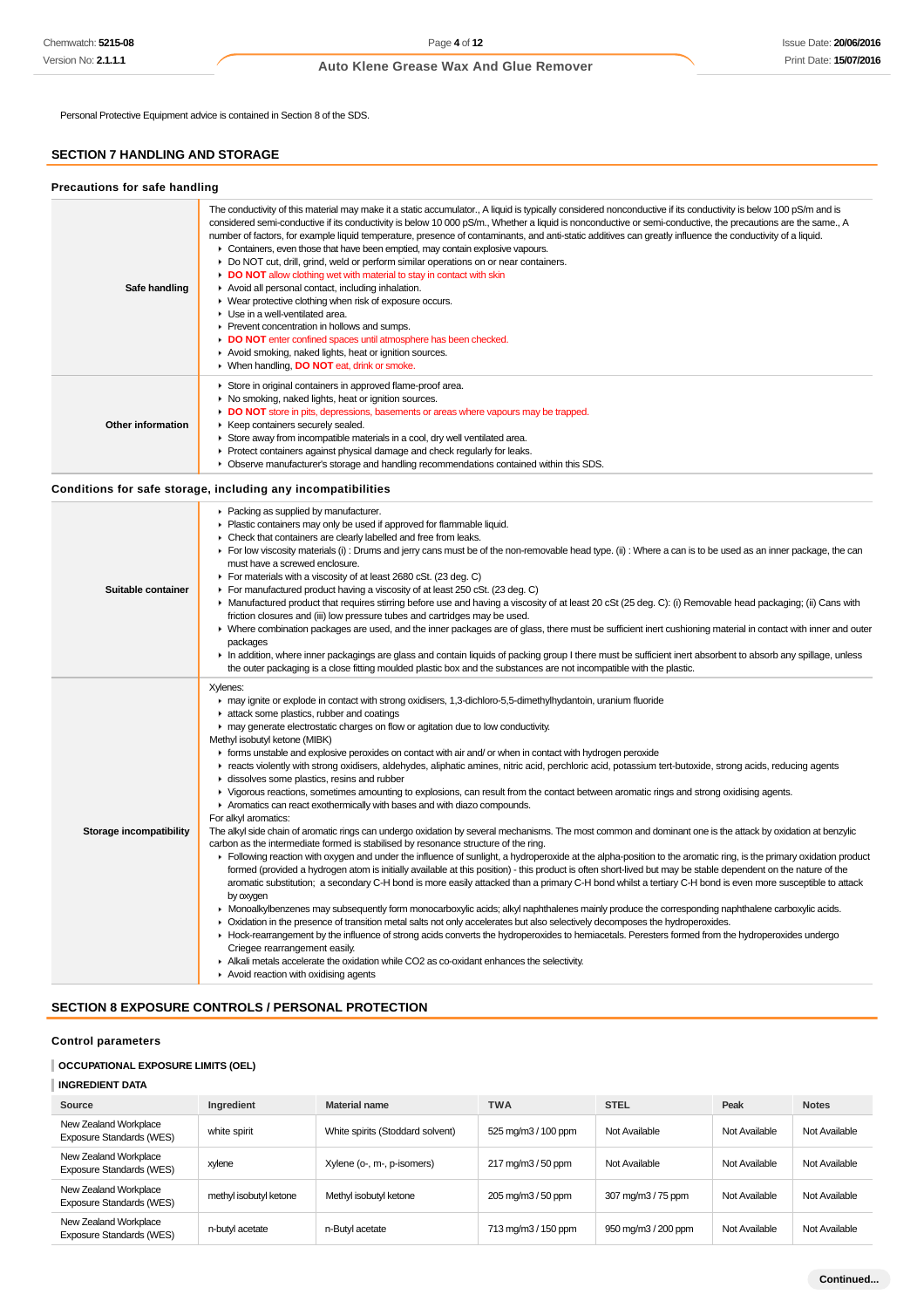## **EMERGENCY LIMITS**

| Ingredient             | <b>Material name</b>                                                      |                 | TEEL-1        | TEEL-2        | TEEL-3        |
|------------------------|---------------------------------------------------------------------------|-----------------|---------------|---------------|---------------|
| white spirit           | Stoddard solvent; (Mineral spirits, 85% nonane and 15% trimethyl benzene) |                 | $100$ ppm     | 350 ppm       | 29500 ppm     |
| xylene                 | <b>Xylenes</b>                                                            |                 | Not Available | Not Available | Not Available |
| methyl isobutyl ketone | Methyl isobutyl ketone; (Hexone)                                          |                 | 75 ppm        | 75 ppm        | 3000 ppm      |
| n-butyl acetate        | Butyl acetate, n-                                                         |                 | Not Available | Not Available | Not Available |
|                        |                                                                           |                 |               |               |               |
| Ingredient             | <b>Original IDLH</b><br><b>Revised IDLH</b>                               |                 |               |               |               |
| white spirit           | 29,500 mg/m3<br>20,000 mg/m3                                              |                 |               |               |               |
| xylene                 | 1,000 ppm<br>900 ppm                                                      |                 |               |               |               |
| methyl isobutyl ketone | 500 ppm<br>3,000 ppm                                                      |                 |               |               |               |
| n-butyl acetate        | 10,000 ppm                                                                | 1,700 [LEL] ppm |               |               |               |

#### **Exposure controls**

| Appropriate engineering<br>controls | Engineering controls are used to remove a hazard or place a barrier between the worker and the hazard. Well-designed engineering controls can be highly<br>effective in protecting workers and will typically be independent of worker interactions to provide this high level of protection.<br>The basic types of engineering controls are:<br>Process controls which involve changing the way a job activity or process is done to reduce the risk.<br>Enclosure and/or isolation of emission source which keeps a selected hazard "physically" away from the worker and ventilation that strategically "adds" and<br>"removes" air in the work environment. Ventilation can remove or dilute an air contaminant if designed properly. The design of a ventilation system must match<br>the particular process and chemical or contaminant in use.<br>Employers may need to use multiple types of controls to prevent employee overexposure.                                                                                                                                                                                                                                                                                                                                                                                                                                                                                                                                                                           |
|-------------------------------------|---------------------------------------------------------------------------------------------------------------------------------------------------------------------------------------------------------------------------------------------------------------------------------------------------------------------------------------------------------------------------------------------------------------------------------------------------------------------------------------------------------------------------------------------------------------------------------------------------------------------------------------------------------------------------------------------------------------------------------------------------------------------------------------------------------------------------------------------------------------------------------------------------------------------------------------------------------------------------------------------------------------------------------------------------------------------------------------------------------------------------------------------------------------------------------------------------------------------------------------------------------------------------------------------------------------------------------------------------------------------------------------------------------------------------------------------------------------------------------------------------------------------------|
| <b>Personal protection</b>          |                                                                                                                                                                                                                                                                                                                                                                                                                                                                                                                                                                                                                                                                                                                                                                                                                                                                                                                                                                                                                                                                                                                                                                                                                                                                                                                                                                                                                                                                                                                           |
| Eye and face protection             | Safety glasses with side shields.<br>Chemical goggles.<br>► Contact lenses may pose a special hazard; soft contact lenses may absorb and concentrate irritants. A written policy document, describing the wearing of<br>lenses or restrictions on use, should be created for each workplace or task. This should include a review of lens absorption and adsorption for the class of<br>chemicals in use and an account of injury experience. Medical and first-aid personnel should be trained in their removal and suitable equipment should be<br>readily available. In the event of chemical exposure, begin eye irrigation immediately and remove contact lens as soon as practicable.                                                                                                                                                                                                                                                                                                                                                                                                                                                                                                                                                                                                                                                                                                                                                                                                                               |
| <b>Skin protection</b>              | See Hand protection below                                                                                                                                                                                                                                                                                                                                                                                                                                                                                                                                                                                                                                                                                                                                                                                                                                                                                                                                                                                                                                                                                                                                                                                                                                                                                                                                                                                                                                                                                                 |
| Hands/feet protection               | ▶ Wear chemical protective gloves, e.g. PVC.<br>• Wear safety footwear or safety gumboots, e.g. Rubber<br>The selection of suitable gloves does not only depend on the material, but also on further marks of quality which vary from manufacturer to manufacturer. Where<br>the chemical is a preparation of several substances, the resistance of the glove material can not be calculated in advance and has therefore to be checked prior<br>to the application.<br>The exact break through time for substances has to be obtained from the manufacturer of the protective gloves and has to be observed when making a final<br>choice.<br>Suitability and durability of glove type is dependent on usage. Important factors in the selection of gloves include:<br>$\blacktriangleright$ frequency and duration of contact,<br>• chemical resistance of glove material,<br>glove thickness and<br>$\blacktriangleright$ dexterity<br>Select gloves tested to a relevant standard (e.g. Europe EN 374, US F739, AS/NZS 2161.1 or national equivalent).<br>▶ When prolonged or frequently repeated contact may occur, a glove with a protection class of 5 or higher (breakthrough time greater than 240 minutes<br>according to EN 374, AS/NZS 2161.10.1 or national equivalent) is recommended.<br>> When only brief contact is expected, a glove with a protection class of 3 or higher (breakthrough time greater than 60 minutes according to EN 374, AS/NZS<br>2161.10.1 or national equivalent) is recommended. |
| <b>Body protection</b>              | See Other protection below                                                                                                                                                                                                                                                                                                                                                                                                                                                                                                                                                                                                                                                                                                                                                                                                                                                                                                                                                                                                                                                                                                                                                                                                                                                                                                                                                                                                                                                                                                |
| Other protection                    | • Overalls.<br>PVC Apron.<br>▶ PVC protective suit may be required if exposure severe.<br>Eyewash unit.<br>Ensure there is ready access to a safety shower.<br>Some plastic personal protective equipment (PPE) (e.g. gloves, aprons, overshoes) are not recommended as they may produce static electricity.<br>For large scale or continuous use wear tight-weave non-static clothing (no metallic fasteners, cuffs or pockets).<br>Non sparking safety or conductive footwear should be considered. Conductive footwear describes a boot or shoe with a sole made from a conductive compound<br>chemically bound to the bottom components, for permanent control to electrically ground the foot an shall dissipate static electricity from the body to reduce the<br>possibility of ignition of volatile compounds. Electrical resistance must range between 0 to 500,000 ohms. Conductive shoes should be stored in lockers close<br>to the room in which they are worn. Personnel who have been issued conductive footwear should not wear them from their place of work to their homes and<br>return.                                                                                                                                                                                                                                                                                                                                                                                                               |
| <b>Thermal hazards</b>              | Not Available                                                                                                                                                                                                                                                                                                                                                                                                                                                                                                                                                                                                                                                                                                                                                                                                                                                                                                                                                                                                                                                                                                                                                                                                                                                                                                                                                                                                                                                                                                             |

#### **Recommended material(s)**

**GLOVE SELECTION INDEX**

Glove selection is based on a modified presentation of the:

 **"Forsberg Clothing Performance Index".**

 The effect(s) of the following substance(s) are taken into account in the **computergenerated** selection:

Auto Klene Grease Wax And Glue Remover

**Material CPI**

#### **Respiratory protection**

Type A Filter of sufficient capacity. (AS/NZS 1716 & 1715, EN 143:2000 & 149:2001, ANSI Z88 or national equivalent)

Where the concentration of gas/particulates in the breathing zone, approaches or exceeds the "Exposure Standard" (or ES), respiratory protection is required. Degree of protection varies with both face-piece and Class of filter; the nature of protection varies with Type of filter.

| <b>Required Minimum</b> | <b>Half-Face</b> | <b>Full-Face</b> | <b>Powered Air</b> |  |
|-------------------------|------------------|------------------|--------------------|--|
|                         |                  |                  |                    |  |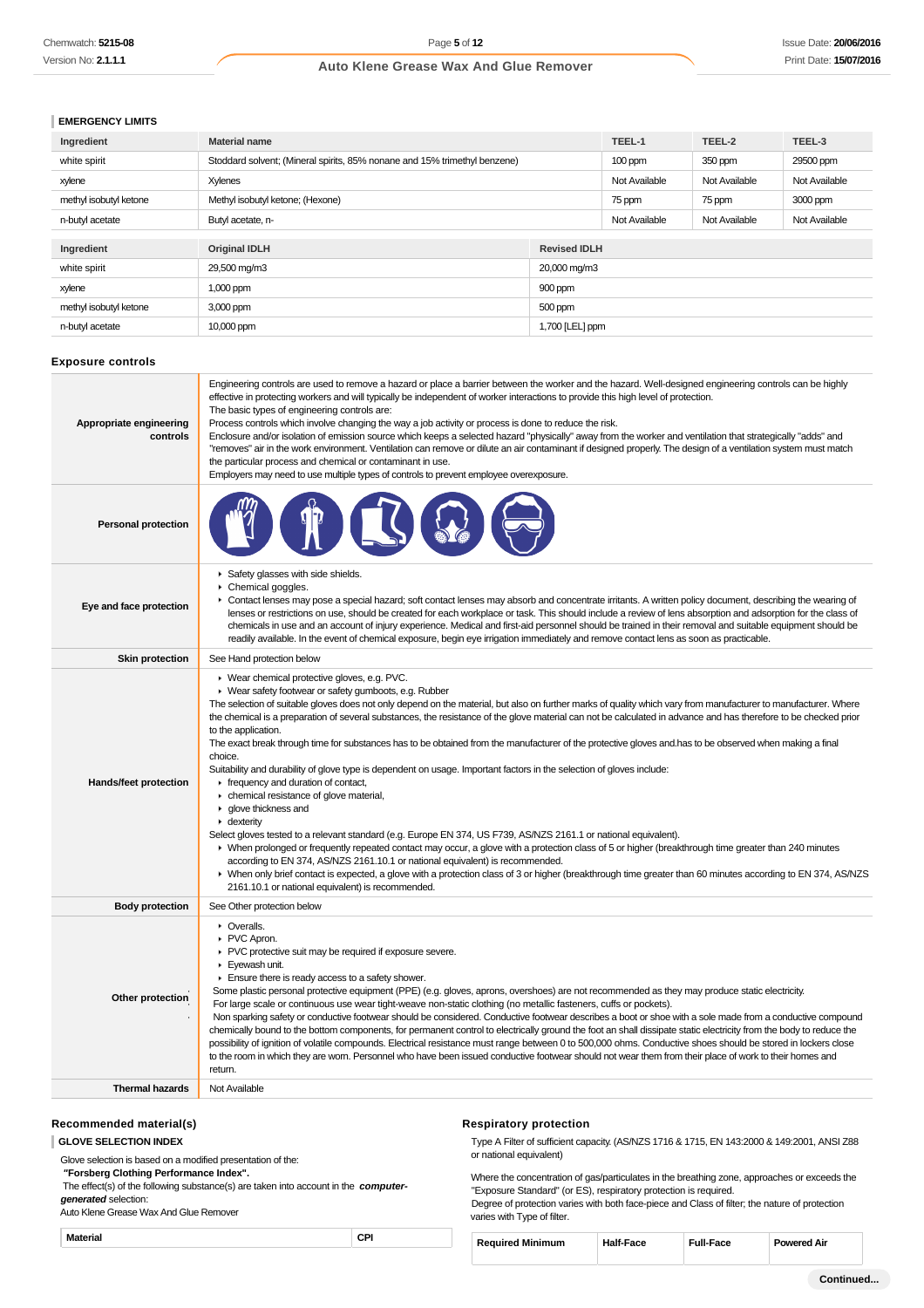| ##n-butyl             | acetate |
|-----------------------|---------|
| <b>BUTYL</b>          | C       |
| <b>BUTYL/NEOPRENE</b> | C       |
| <b>HYPALON</b>        | C       |
| NAT+NEOPR+NITRILE     | C       |
| <b>NATURAL RUBBER</b> | C       |
| NATURAL+NEOPRENE      | C       |
| <b>NEOPRENE</b>       | C       |
| NEOPRENE/NATURAL      | C       |
| <b>NITRILE</b>        | C       |
| NITRILE+PVC           | C       |
| PE                    | C       |
| PE/EVAL/PE            | C       |
| <b>PVA</b>            | C       |
| <b>PVC</b>            | C       |
| PVDC/PE/PVDC          | C       |
| <b>TEFLON</b>         | C       |
| <b>VITON</b>          | C       |
| VITON/BUTYL           | C       |
| ##methyl isobutyl     | ketone  |
|                       |         |

| Respirator      | Respirator | Respirator              |
|-----------------|------------|-------------------------|
| A-AUS / Class 1 | ۰          | A-PAPR-AUS /<br>Class 1 |
| Air-line*       |            | ۰                       |
|                 | $A-3$      | ۰                       |
|                 | Air-line** | ۰                       |
|                 |            |                         |

\* - Continuous-flow; \*\* - Continuous-flow or positive pressure demand

A(All classes) = Organic vapours, B AUS or B1 = Acid gasses, B2 = Acid gas or hydrogen cyanide(HCN), B3 = Acid gas or hydrogen cyanide(HCN), E = Sulfur dioxide(SO2), G = Agricultural chemicals, K = Ammonia(NH3), Hg = Mercury, NO = Oxides of nitrogen, MB = Methyl bromide, AX = Low boiling point organic compounds(below 65 degC)

Cartridge respirators should never be used for emergency ingress or in areas of unknown vapour concentrations or oxygen content. The wearer must be warned to leave the contaminated area immediately on detecting any odours through the respirator. The odour may indicate that the mask is not functioning properly, that the vapour concentration is too high, or that the mask is not properly fitted. Because of these limitations, only restricted use of cartridge respirators is considered appropriate.

\* CPI - Chemwatch Performance Index

A: Best Selection

B: Satisfactory; may degrade after 4 hours continuous immersion

C: Poor to Dangerous Choice for other than short term immersion

**NOTE**: As a series of factors will influence the actual performance of the glove, a final selection must be based on detailed observation. -

\* Where the glove is to be used on a short term, casual or infrequent basis, factors such as "feel" or convenience (e.g. disposability), may dictate a choice of gloves which might otherwise be unsuitable following long-term or frequent use. A qualified practitioner should be consulted.

## **SECTION 9 PHYSICAL AND CHEMICAL PROPERTIES**

#### **Information on basic physical and chemical properties**

| Appearance                                      | Clear highly flammable liquid with a characteristic odour; does not mix with water. |                                                   |                |
|-------------------------------------------------|-------------------------------------------------------------------------------------|---------------------------------------------------|----------------|
|                                                 |                                                                                     |                                                   |                |
| <b>Physical state</b>                           | Liquid                                                                              | Relative density (Water = 1)                      | Not Available  |
| Odour                                           | Not Available                                                                       | <b>Partition coefficient</b><br>n-octanol / water | Not Available  |
| <b>Odour threshold</b>                          | Not Available                                                                       | Auto-ignition temperature<br>$(^{\circ}C)$        | Not Available  |
| pH (as supplied)                                | Not Applicable                                                                      | Decomposition<br>temperature                      | Not Available  |
| Melting point / freezing<br>point (°C)          | Not Available                                                                       | <b>Viscosity (cSt)</b>                            | Not Available  |
| Initial boiling point and<br>boiling range (°C) | Not Available                                                                       | Molecular weight (g/mol)                          | Not Applicable |
| Flash point (°C)                                | $<$ 10                                                                              | <b>Taste</b>                                      | Not Available  |
| <b>Evaporation rate</b>                         | Not Available                                                                       | <b>Explosive properties</b>                       | Not Available  |
| Flammability                                    | HIGHLY FLAMMABLE.                                                                   | <b>Oxidising properties</b>                       | Not Available  |
| Upper Explosive Limit (%)                       | Not Available                                                                       | Surface Tension (dyn/cm or<br>$mN/m$ )            | Not Available  |
| Lower Explosive Limit (%)                       | Not Available                                                                       | <b>Volatile Component (%vol)</b>                  | Not Available  |
| Vapour pressure (kPa)                           | Not Available                                                                       | Gas group                                         | Not Available  |
| Solubility in water (g/L)                       | Immiscible                                                                          | pH as a solution (1%)                             | Not Applicable |
| Vapour density ( $Air = 1$ )                    | Not Available                                                                       | VOC g/L                                           | Not Available  |

## **SECTION 10 STABILITY AND REACTIVITY**

| Reactivity                            | See section 7                                                                                                                        |
|---------------------------------------|--------------------------------------------------------------------------------------------------------------------------------------|
| <b>Chemical stability</b>             | • Unstable in the presence of incompatible materials.<br>▶ Product is considered stable.<br>Hazardous polymerisation will not occur. |
| Possibility of hazardous<br>reactions | See section 7                                                                                                                        |
| <b>Conditions to avoid</b>            | See section 7                                                                                                                        |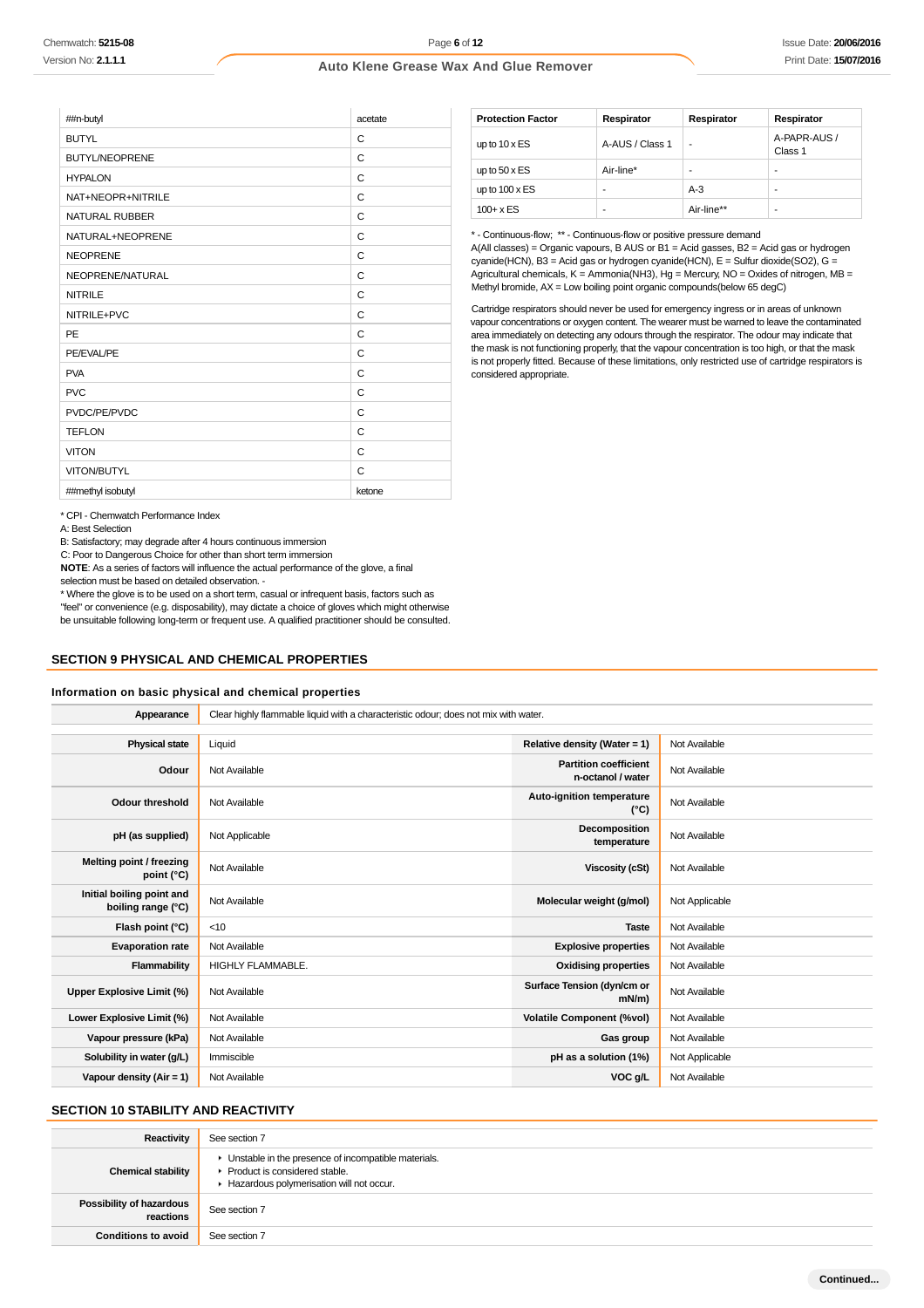**Hazardous decomposition**

**Incompatible materials** See section 7

See section 5

# **SECTION 11 TOXICOLOGICAL INFORMATION**

## **Information on toxicological effects**

| Inhaled                                                 | Inhalation of vapours may cause drowsiness and dizziness. This may be accompanied by sleepiness, reduced alertness, loss of reflexes, lack of co-ordination,<br>and vertigo.<br>There is some evidence to suggest that the material can cause respiratory irritation in some persons. The body's response to such irritation can cause further<br>lung damage.<br>Inhaling high concentrations of mixed hydrocarbons can cause narcosis, with nausea, vomiting and lightheadedness. Low molecular weight (C2-C12)<br>hydrocarbons can irritate mucous membranes and cause incoordination, giddiness, nausea, vertigo, confusion, headache, appetite loss, drowsiness, tremors<br>and stupor.<br>Central nervous system (CNS) depression may include general discomfort, symptoms of giddiness, headache, dizziness, nausea, anaesthetic effects, slowed<br>reaction time, slurred speech and may progress to unconsciousness. Serious poisonings may result in respiratory depression and may be fatal.<br>Inhalation of high concentrations of gas/vapour causes lung irritation with coughing and nausea, central nervous depression with headache and dizziness,<br>slowing of reflexes, fatigue and inco-ordination.<br>Exposure to white spirit may cause nausea and vertigo.<br>Human overexposure to MIBK vapour may produce a dose dependent effect, including weakness, loss of appetite, headache, burning sensation to the eyes,<br>abdominal pain, nausea, vomiting, sore throat, sleeplessness, sleepiness, heartburn, intestinal pain, central nervous system depression, narcosis, weakness,<br>headache and nausea. Toxic kidney and liver damage in rats, as well as memory and behaviour changes in the baboon have been reported.<br>Headache, fatigue, tiredness, irritability and digestive disturbances (nausea, loss of appetite and bloating) are the most common symptoms of xylene<br>overexposure. Injury to the heart, liver, kidneys and nervous system has also been noted amongst workers.<br>Xylene is a central nervous system depressant |                                                                                                    |  |
|---------------------------------------------------------|----------------------------------------------------------------------------------------------------------------------------------------------------------------------------------------------------------------------------------------------------------------------------------------------------------------------------------------------------------------------------------------------------------------------------------------------------------------------------------------------------------------------------------------------------------------------------------------------------------------------------------------------------------------------------------------------------------------------------------------------------------------------------------------------------------------------------------------------------------------------------------------------------------------------------------------------------------------------------------------------------------------------------------------------------------------------------------------------------------------------------------------------------------------------------------------------------------------------------------------------------------------------------------------------------------------------------------------------------------------------------------------------------------------------------------------------------------------------------------------------------------------------------------------------------------------------------------------------------------------------------------------------------------------------------------------------------------------------------------------------------------------------------------------------------------------------------------------------------------------------------------------------------------------------------------------------------------------------------------------------------------------------------------------------------------------------------|----------------------------------------------------------------------------------------------------|--|
| Ingestion                                               | Inhalation of aerosols (mists, fumes), generated by the material during the course of normal handling, may be harmful.<br>Swallowing of the liquid may cause aspiration into the lungs with the risk of chemical pneumonitis; serious consequences may result. (ICSC13733)<br>Ingestion of petroleum hydrocarbons can irritate the pharynx, oesophagus, stomach and small intestine, and cause swellings and ulcers of the mucous.<br>Symptoms include a burning mouth and throat; larger amounts can cause nausea and vomiting, narcosis, weakness, dizziness, slow and shallow breathing,<br>abdominal swelling, unconsciousness and convulsions.<br>Accidental ingestion of the material may be harmful; animal experiments indicate that ingestion of less than 150 gram may be fatal or may produce serious<br>damage to the health of the individual.                                                                                                                                                                                                                                                                                                                                                                                                                                                                                                                                                                                                                                                                                                                                                                                                                                                                                                                                                                                                                                                                                                                                                                                                                |                                                                                                    |  |
| <b>Skin Contact</b>                                     | Skin contact with the material may be harmful; systemic effects may result following absorption.<br>The material may cause moderate inflammation of the skin either following direct contact or after a delay of some time. Repeated exposure can cause contact<br>dermatitis which is characterised by redness, swelling and blistering.<br>Repeated exposure may cause skin cracking, flaking or drying following normal handling and use.<br>Open cuts, abraded or irritated skin should not be exposed to this material<br>Entry into the blood-stream, through, for example, cuts, abrasions or lesions, may produce systemic injury with harmful effects. Examine the skin prior to the use<br>of the material and ensure that any external damage is suitably protected.<br>Aromatic hydrocarbons may produce sensitivity and redness of the skin. They are not likely to be absorbed into the body through the skin but branched species<br>are more likely to.                                                                                                                                                                                                                                                                                                                                                                                                                                                                                                                                                                                                                                                                                                                                                                                                                                                                                                                                                                                                                                                                                                    |                                                                                                    |  |
| Eye                                                     | There is evidence that material may produce eye irritation in some persons and produce eye damage 24 hours or more after instillation. Severe inflammation<br>may be expected with pain.<br>Direct eye contact with petroleum hydrocarbons can be painful, and the corneal epithelium may be temporarily damaged. Aromatic species can cause irritation<br>and excessive tear secretion.<br>At concentrations of 100-200 ppm the vapour of MIBK may irritate the eyes and respiratory tract.<br>The liquid produces a high level of eye discomfort and is capable of causing pain and severe conjunctivitis. Corneal injury may develop, with possible<br>permanent impairment of vision, if not promptly and adequately treated.                                                                                                                                                                                                                                                                                                                                                                                                                                                                                                                                                                                                                                                                                                                                                                                                                                                                                                                                                                                                                                                                                                                                                                                                                                                                                                                                          |                                                                                                    |  |
| <b>Chronic</b>                                          | There has been some concern that this material can cause cancer or mutations but there is not enough data to make an assessment.<br>Substance accumulation, in the human body, may occur and may cause some concern following repeated or long-term occupational exposure.<br>There is some evidence from animal testing that exposure to this material may result in toxic effects to the unborn baby.<br>Constant or exposure over long periods to mixed hydrocarbons may produce stupor with dizziness, weakness and visual disturbance, weight loss and anaemia,<br>and reduced liver and kidney function. Skin exposure may result in drying and cracking and redness of the skin.<br>Immersion of the hands and forearms in white spirits may quickly result in inflammation of the skin and follicles. Workers exposed to white spirit have reported<br>nausea and vomiting and one worker has been reported to develop aplastic anaemia, bone marrow depression and this person later died from septicaemia.<br>MIBK may cause nerve changes leading to weakness and numbness. Long term occupational exposure may result in nausea, headache, burning eyes, and<br>weakness. There may be drowsiness, sleeplessness, abdominal pain and slight liver enlargement.<br>Women exposed to xylene in the first 3 months of pregnancy showed a slightly increased risk of miscarriage and birth defects. Evaluation of workers chronically<br>exposed to xylene has demonstrated lack of genetic toxicity.<br>Exposure to the material for prolonged periods may cause physical defects in the developing embryo (teratogenesis).<br>Chronic solvent inhalation exposures may result in nervous system impairment and liver and blood changes. [PATTYS]                                                                                                                                                                                                                                                                                                                 |                                                                                                    |  |
|                                                         | <b>TOXICITY</b>                                                                                                                                                                                                                                                                                                                                                                                                                                                                                                                                                                                                                                                                                                                                                                                                                                                                                                                                                                                                                                                                                                                                                                                                                                                                                                                                                                                                                                                                                                                                                                                                                                                                                                                                                                                                                                                                                                                                                                                                                                                            | <b>IRRITATION</b>                                                                                  |  |
| <b>Auto Klene Grease Wax</b><br><b>And Glue Remover</b> | Not Available                                                                                                                                                                                                                                                                                                                                                                                                                                                                                                                                                                                                                                                                                                                                                                                                                                                                                                                                                                                                                                                                                                                                                                                                                                                                                                                                                                                                                                                                                                                                                                                                                                                                                                                                                                                                                                                                                                                                                                                                                                                              | Not Available                                                                                      |  |
| white spirit                                            | <b>TOXICITY</b><br>Inhalation (rat) LC50: >1400 ppm/8hr[2]                                                                                                                                                                                                                                                                                                                                                                                                                                                                                                                                                                                                                                                                                                                                                                                                                                                                                                                                                                                                                                                                                                                                                                                                                                                                                                                                                                                                                                                                                                                                                                                                                                                                                                                                                                                                                                                                                                                                                                                                                 | <b>IRRITATION</b><br>Eye (human): 470 ppm/15m<br>Eye (rabbit): 500 mg/24h moderate<br>Nil reported |  |
|                                                         | <b>TOXICITY</b>                                                                                                                                                                                                                                                                                                                                                                                                                                                                                                                                                                                                                                                                                                                                                                                                                                                                                                                                                                                                                                                                                                                                                                                                                                                                                                                                                                                                                                                                                                                                                                                                                                                                                                                                                                                                                                                                                                                                                                                                                                                            | <b>IRRITATION</b>                                                                                  |  |
|                                                         | Dermal (rabbit) LD50: >1700 mg/kg <sup>[2]</sup>                                                                                                                                                                                                                                                                                                                                                                                                                                                                                                                                                                                                                                                                                                                                                                                                                                                                                                                                                                                                                                                                                                                                                                                                                                                                                                                                                                                                                                                                                                                                                                                                                                                                                                                                                                                                                                                                                                                                                                                                                           | Eye (human): 200 ppm irritant                                                                      |  |
| xylene                                                  | Inhalation (rat) LC50: 5000 ppm/4hr <sup>[2]</sup>                                                                                                                                                                                                                                                                                                                                                                                                                                                                                                                                                                                                                                                                                                                                                                                                                                                                                                                                                                                                                                                                                                                                                                                                                                                                                                                                                                                                                                                                                                                                                                                                                                                                                                                                                                                                                                                                                                                                                                                                                         | Eye (rabbit): 5 mg/24h SEVERE                                                                      |  |
|                                                         | Oral (rat) LD50: 4300 mg/kg <sup>[2]</sup>                                                                                                                                                                                                                                                                                                                                                                                                                                                                                                                                                                                                                                                                                                                                                                                                                                                                                                                                                                                                                                                                                                                                                                                                                                                                                                                                                                                                                                                                                                                                                                                                                                                                                                                                                                                                                                                                                                                                                                                                                                 | Eye (rabbit): 87 mg mild                                                                           |  |
|                                                         |                                                                                                                                                                                                                                                                                                                                                                                                                                                                                                                                                                                                                                                                                                                                                                                                                                                                                                                                                                                                                                                                                                                                                                                                                                                                                                                                                                                                                                                                                                                                                                                                                                                                                                                                                                                                                                                                                                                                                                                                                                                                            | Skin (rabbit):500 mg/24h moderate                                                                  |  |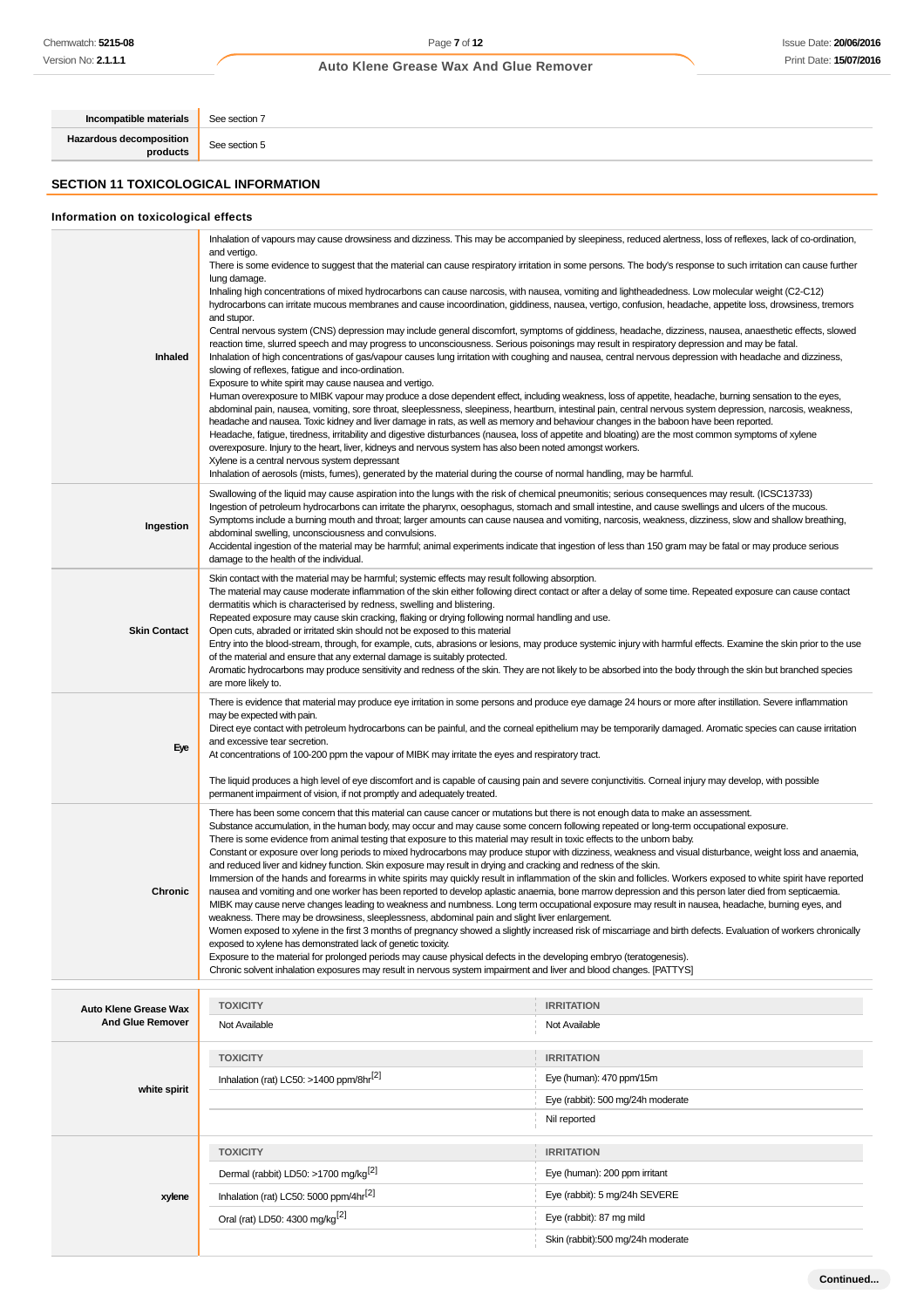|                        | <b>TOXICITY</b>                                    | <b>IRRITATION</b>                  |
|------------------------|----------------------------------------------------|------------------------------------|
| methyl isobutyl ketone | Dermal (rabbit) LD50: >16000 mg/kg <sup>[1]</sup>  | Eye (human): 200 ppm/15m           |
|                        | Oral (rat) LD50: 2984 mg/kg <sup>[1]</sup>         | Eye (rabbit): 40 mg - SEVERE       |
|                        |                                                    | Eye (rabbit): 500 mg/24h - mild    |
|                        |                                                    | Skin (rabbit): 500 mg/24h - mild   |
|                        | <b>TOXICITY</b>                                    | <b>IRRITATION</b>                  |
|                        | Dermal (rabbit) LD50: >14080 mg/kg <sup>[1]</sup>  | * [PPG]                            |
|                        | Inhalation (rat) LC50: 2000 ppm/4hr <sup>[2]</sup> | Eye (human): 300 mg                |
| n-butyl acetate        | Inhalation (rat) LC50: 390 ppm/4hr <sup>[2]</sup>  | Eye (rabbit): 20 mg (open)-SEVERE  |
|                        | Oral (rat) LD50: 10736 mg/kg <sup>[1]</sup>        | Eye (rabbit): 20 mg/24h - moderate |
|                        |                                                    | Skin (rabbit): 500 mg/24h-moderate |
|                        |                                                    |                                    |

1. Value obtained from Europe ECHA Registered Substances - Acute toxicity 2.\* Value obtained from manufacturer's SDS. Unless otherwise specified data<br>extracted from RTECS - Register of Toxic Effect of chemical Substances

| <b>WHITE SPIRIT</b>                         | for petroleum:<br>This product contains benzene which is known to cause acute myeloid leukaemia and n-hexane which has been shown to metabolize to compounds which are<br>neuropathic.<br>This product contains toluene. There are indications from animal studies that prolonged exposure to high concentrations of toluene may lead to hearing loss.<br>This product contains ethyl benzene and naphthalene from which there is evidence of tumours in rodents<br>Carcinogenicity: Inhalation exposure to mice causes liver tumours, which are not considered relevant to humans. Inhalation exposure to rats causes kidney<br>tumours which are not considered relevant to humans.<br>Mutagenicity: There is a large database of mutagenicity studies on gasoline and gasoline blending streams, which use a wide variety of endpoints and give<br>predominantly negative results. All in vivo studies in animals and recent studies in exposed humans (e.g. petrol service station attendants) have shown negative<br>results in mutagenicity assays.<br>white spirit, as CAS RN 8052-41-3                                                                                                                                                                                                                                                                                                                                                                                                                                                                                                                                                                                                                                                                                                                                                                                                                                                                                              |                                 |                                                                                                                                                                    |
|---------------------------------------------|---------------------------------------------------------------------------------------------------------------------------------------------------------------------------------------------------------------------------------------------------------------------------------------------------------------------------------------------------------------------------------------------------------------------------------------------------------------------------------------------------------------------------------------------------------------------------------------------------------------------------------------------------------------------------------------------------------------------------------------------------------------------------------------------------------------------------------------------------------------------------------------------------------------------------------------------------------------------------------------------------------------------------------------------------------------------------------------------------------------------------------------------------------------------------------------------------------------------------------------------------------------------------------------------------------------------------------------------------------------------------------------------------------------------------------------------------------------------------------------------------------------------------------------------------------------------------------------------------------------------------------------------------------------------------------------------------------------------------------------------------------------------------------------------------------------------------------------------------------------------------------------------------------------------------------------------------------------------------------------------|---------------------------------|--------------------------------------------------------------------------------------------------------------------------------------------------------------------|
| <b>XYLENE</b>                               | The material may produce severe irritation to the eye causing pronounced inflammation. Repeated or prolonged exposure to irritants may produce<br>conjunctivitis.<br>The material may cause skin irritation after prolonged or repeated exposure and may produce on contact skin redness, swelling, the production of vesicles,<br>scaling and thickening of the skin.<br>The substance is classified by IARC as Group 3:<br>NOT classifiable as to its carcinogenicity to humans.<br>Evidence of carcinogenicity may be inadequate or limited in animal testing.<br>Reproductive effector in rats                                                                                                                                                                                                                                                                                                                                                                                                                                                                                                                                                                                                                                                                                                                                                                                                                                                                                                                                                                                                                                                                                                                                                                                                                                                                                                                                                                                          |                                 |                                                                                                                                                                    |
| <b>METHYL ISOBUTYL</b><br><b>KETONE</b>     | Asthma-like symptoms may continue for months or even years after exposure to the material ceases. This may be due to a non-allergenic condition known as<br>reactive airways dysfunction syndrome (RADS) which can occur following exposure to high levels of highly irritating compound. Key criteria for the diagnosis<br>of RADS include the absence of preceding respiratory disease, in a non-atopic individual, with abrupt onset of persistent asthma-like symptoms within minutes<br>to hours of a documented exposure to the irritant. A reversible airflow pattern, on spirometry, with the presence of moderate to severe bronchial hyperreactivity<br>on methacholine challenge testing and the lack of minimal lymphocytic inflammation, without eosinophilia, have also been included in the criteria for diagnosis<br>of RADS. RADS (or asthma) following an irritating inhalation is an infrequent disorder with rates related to the concentration of and duration of exposure to the<br>irritating substance. Industrial bronchitis, on the other hand, is a disorder that occurs as result of exposure due to high concentrations of irritating substance<br>(often particulate in nature) and is completely reversible after exposure ceases. The disorder is characterised by dyspnea, cough and mucus production.<br>The material may cause skin irritation after prolonged or repeated exposure and may produce on contact skin redness, swelling, the production of vesicles,<br>scaling and thickening of the skin.<br>MIBK is primarily absorbed by the lungs in animals and humans but can be absorbed by the skin, stomach and gut. If inhaled, it may be found in the brain, liver,<br>lung, vitreous fluid, kidney and blood. Oral and respiratory routes of exposure are of minimal effect with changes seen only in the liver and kidney. MIBK does not<br>cause genetic damage or harm the foetus or offspring, and has low toxicity to aquatic organisms. |                                 |                                                                                                                                                                    |
| <b>N-BUTYL ACETATE</b>                      | The material may produce severe irritation to the eye causing pronounced inflammation. Repeated or prolonged exposure to irritants may produce<br>conjunctivitis.<br>The material may cause skin irritation after prolonged or repeated exposure and may produce on contact skin redness, swelling, the production of vesicles,<br>scaling and thickening of the skin.                                                                                                                                                                                                                                                                                                                                                                                                                                                                                                                                                                                                                                                                                                                                                                                                                                                                                                                                                                                                                                                                                                                                                                                                                                                                                                                                                                                                                                                                                                                                                                                                                      |                                 |                                                                                                                                                                    |
| <b>Acute Toxicity</b>                       | ✔                                                                                                                                                                                                                                                                                                                                                                                                                                                                                                                                                                                                                                                                                                                                                                                                                                                                                                                                                                                                                                                                                                                                                                                                                                                                                                                                                                                                                                                                                                                                                                                                                                                                                                                                                                                                                                                                                                                                                                                           | Carcinogenicity                 | $\circledcirc$                                                                                                                                                     |
| <b>Skin Irritation/Corrosion</b>            | ✔                                                                                                                                                                                                                                                                                                                                                                                                                                                                                                                                                                                                                                                                                                                                                                                                                                                                                                                                                                                                                                                                                                                                                                                                                                                                                                                                                                                                                                                                                                                                                                                                                                                                                                                                                                                                                                                                                                                                                                                           | <b>Reproductivity</b>           | $\circ$                                                                                                                                                            |
| <b>Serious Eye</b><br>Damage/Irritation     | ✔                                                                                                                                                                                                                                                                                                                                                                                                                                                                                                                                                                                                                                                                                                                                                                                                                                                                                                                                                                                                                                                                                                                                                                                                                                                                                                                                                                                                                                                                                                                                                                                                                                                                                                                                                                                                                                                                                                                                                                                           | <b>STOT - Single Exposure</b>   | ✔                                                                                                                                                                  |
| <b>Respiratory or Skin</b><br>sensitisation | $\circledcirc$                                                                                                                                                                                                                                                                                                                                                                                                                                                                                                                                                                                                                                                                                                                                                                                                                                                                                                                                                                                                                                                                                                                                                                                                                                                                                                                                                                                                                                                                                                                                                                                                                                                                                                                                                                                                                                                                                                                                                                              | <b>STOT - Repeated Exposure</b> | $\circledcirc$                                                                                                                                                     |
| <b>Mutagenicity</b>                         | ◎                                                                                                                                                                                                                                                                                                                                                                                                                                                                                                                                                                                                                                                                                                                                                                                                                                                                                                                                                                                                                                                                                                                                                                                                                                                                                                                                                                                                                                                                                                                                                                                                                                                                                                                                                                                                                                                                                                                                                                                           | <b>Aspiration Hazard</b>        | ✔                                                                                                                                                                  |
|                                             |                                                                                                                                                                                                                                                                                                                                                                                                                                                                                                                                                                                                                                                                                                                                                                                                                                                                                                                                                                                                                                                                                                                                                                                                                                                                                                                                                                                                                                                                                                                                                                                                                                                                                                                                                                                                                                                                                                                                                                                             | Legend:                         | $\blacktriangleright$ - Data available but does not fill the criteria for classification<br>$\blacktriangleright$ - Data required to make classification available |

 $\bigcirc$  – Data Not Available to make classification

## **SECTION 12 ECOLOGICAL INFORMATION**

## **Toxicity**

| Ingredient | <b>Endpoint</b> | <b>Test Duration (hr)</b> | <b>Species</b> | Value         | Source |
|------------|-----------------|---------------------------|----------------|---------------|--------|
| xylene     | <b>EC50</b>     | 24                        | Crustacea      | $0.711$ ma/L  |        |
| xylene     | LC50            | 96                        | Fish           | 0.0013404mg/L |        |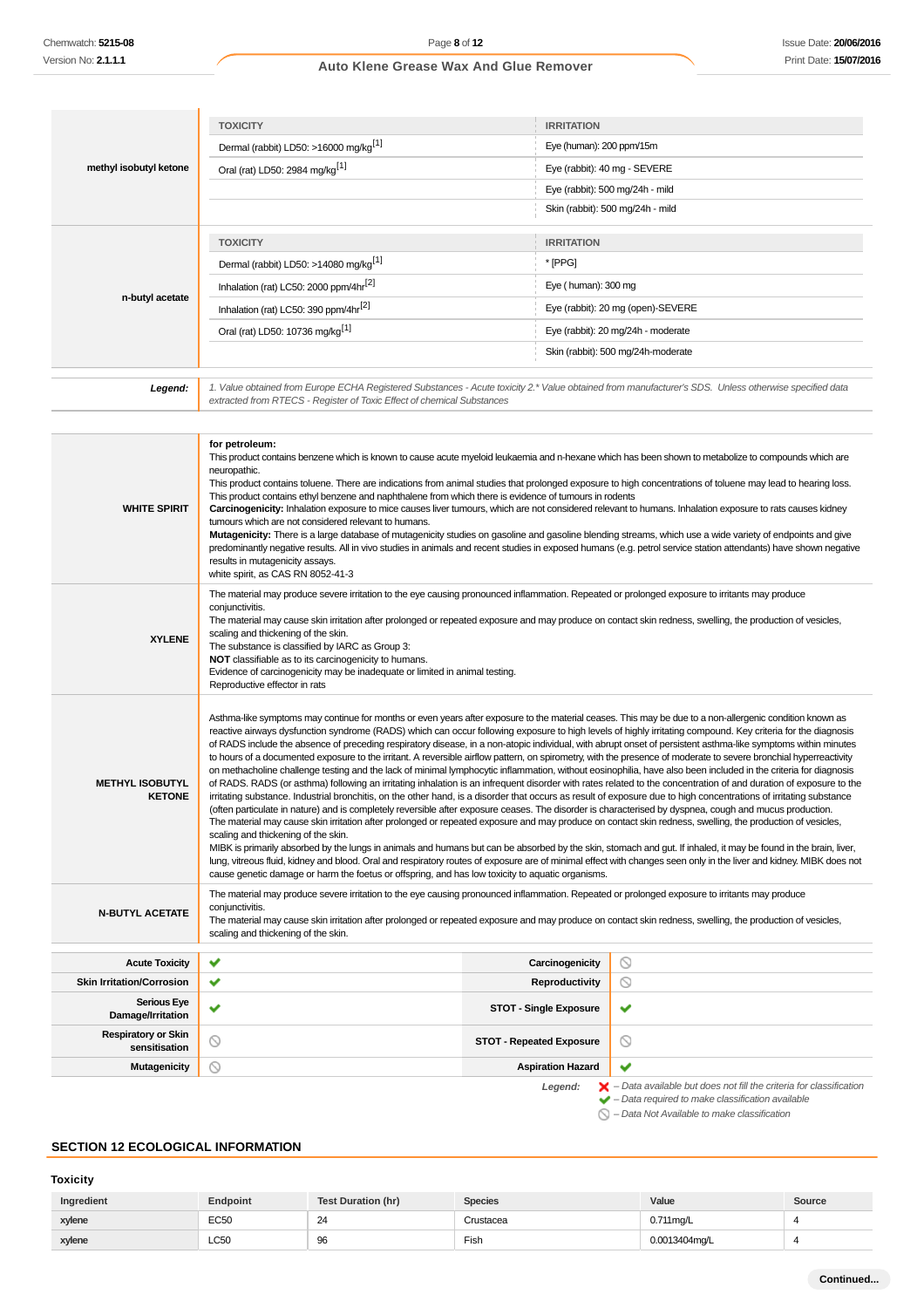| <b>EC50</b> | 48  | Crustacea                     | $>3.4$ mg/L | $\overline{2}$ |
|-------------|-----|-------------------------------|-------------|----------------|
| <b>EC50</b> | 72  | Algae or other aquatic plants | $4.6$ mg/L  | 2              |
| <b>NOEC</b> | 73  | Algae or other aquatic plants | $0.44$ mg/L | 2              |
| <b>EC50</b> | 48  | Crustacea                     | $=170$ mg/L |                |
| <b>EC50</b> | 384 | Crustacea                     | 16.425mg/L  | 3              |
| <b>EC50</b> | 96  | Algae or other aquatic plants | 275.488mg/L | 3              |
| <b>LC50</b> | 96  | Fish                          | 69.808mg/L  | 3              |
| <b>NOEC</b> | 504 | Crustacea                     | 30mg/L      | 2              |
| <b>EC50</b> | 48  | Crustacea                     | $=32$ mg/L  | 1              |
| <b>EC50</b> | 96  | Algae or other aquatic plants | 1.675mg/L   | 3              |
| <b>EC50</b> | 96  | Fish                          | 18mg/L      | 2              |
| <b>LC50</b> | 96  | Fish                          | 18mg/L      | 2              |
| <b>NOEC</b> | 504 | Crustacea                     | 23mg/L      | 2              |
|             |     |                               |             |                |

```
Legend:
```
Extracted from 1. IUCLID Toxicity Data 2. Europe ECHA Registered Substances - Ecotoxicological Information - Aquatic Toxicity 3. EPIWIN Suite V3.12 - Aquatic Toxicity Data (Estimated) 4. US EPA, Ecotox database - Aquatic Toxicity Data 5. ECETOC Aquatic Hazard Assessment Data 6. NITE (Japan) - Bioconcentration Data 7. METI (Japan) - Bioconcentration Data 8. Vendor Data

Harmful to aquatic organisms.

For Aromatic Substances Series:

Environmental Fate: Large, molecularly complex polycyclic aromatic hydrocarbons, or PAHs, are persistent in the environment longer than smaller PAHs.

Atmospheric Fate: PAHs are 'semi-volatile substances" which can move between the atmosphere and the Earth's surface in repeated, temperature-driven cycles of deposition and volatilization. Terrestrial Fate: BTEX compounds have the potential to move through soil and contaminate ground water, and their vapors are highly flammable and explosive.

Ecotoxicity - Within an aromatic series, acute toxicity increases with increasing alkyl substitution on the aromatic nucleus. The order of most toxic to least in a study using grass shrimp and brown shrimp was dimethylnaphthalenes > methylnaphthalenes >naphthalenes. Anthrcene is a phototoxic PAH. UV light greatly increases the toxicity of anthracene to bluegill sunfish. For Methyl Isobutyl Ketone (MIBK): Log Kow: 1.19-1.31; Koc: 19-106; Half-life (hr) air: 15 to 17; Half-life (hr) Surface Water: 15-33; Vapor Pressure: 14.5 mm Hg @ 20 C; Henry�s Law Constant: 9.4 x 10-5 atm-m3/mol; E-05BOD 5: 0.12-2.14, 4. 4%; COD: 2.16, 79%; ThOD: 2.72; BCF: 2-5.

Atmospheric Fate: MIBK has a short half-life in the atmosphere; however, it may contribute to the formation of photochemical smog. The main degradation pathway for MIBK in the atmosphere is via reactions hydroxyl radicals; the half-life for this reaction is estimated to be 16-17 hours. The substance is expected to be directly broken down by sunlight, with a half-life of 15 hours with acetone as the by-product. MIBK is moderately reactive with nitrogen oxides producing acetone, peroxyacetylnitrate and methyl nitrate. As a volatile organic chemical, (VOC), MIBK can contribute to photochemical smog in the presence of other VOCs.

For Xylenes:

log Koc : 2.05-3.08; Koc : 25.4-204; Half-life (hr) air : 0.24-42; Half-life (hr) H2O surface water : 24-672; Half-life (hr) H2O ground : 336-8640; Half-life (hr) soil : 52-672; Henry's Pa m3 /mol : 637-879; Henry's atm m3 /mol - 7.68E-03; BOD 5 if unstated - 1.4,1%; COD - 2.56,13% ThOD - 3.125 : BCF : 23; log BCF : 1.17-2.41.

Environmental Fate: Most xylenes released to the environment will occur in the atmosphere and volatilisation is the dominant environmental fate process. Soil - Xylenes are expected to have moderate mobility in soil evaporating rapidly from soil surfaces. The extent of the degradation is expected to depend on its concentration, residence time in the soil, the nature of the soil, and whether resident microbial populations have been acclimated. Xylene can remain below the soil surface for several days and may travel through the soil profile and enter groundwater. Soil and water microbes may transform it into other, less harmful compounds, although this happens slowly. It is not clear how long xylene remains trapped deep underground in soil or groundwater, but it may be months or years.

For Ketones: Ketones, unless they are alpha, beta--unsaturated ketones, can be considered as narcosis or baseline toxicity compounds.

Aquatic Fate: Hydrolysis of ketones in water is thermodynamically favourable only for low molecular weight ketones. Reactions with water are reversible with no permanent change in the structure of the ketone substrate. Ketones are stable to water under ambient environmental conditions. When pH levels are greater than 10, condensation reactions can occur which produce higher molecular weight products. Under ambient conditions of temperature, pH, and low concentration, these condensation reactions are unfavourable. Based on its reactions in air, it seems likely that ketones undergo photolysis in water.

**DO NOT** discharge into sewer or waterways

#### **Persistence and degradability**

| Ingredient             | Persistence: Water/Soil        | Persistence: Air              |
|------------------------|--------------------------------|-------------------------------|
| xylene                 | $HIGH$ (Half-life = 360 days)  | LOW (Half-life $= 1.83$ days) |
| methyl isobutyl ketone | $HIGH$ (Half-life = 7001 days) | LOW (Half-life $= 1.9$ days)  |
| n-butyl acetate        | LOW.                           | LOW                           |

#### **Bioaccumulative potential**

| Ingredient             | <b>Bioaccumulation</b> |
|------------------------|------------------------|
| xylene                 | $MEDIUM (BCF = 740)$   |
| methyl isobutyl ketone | LOW (LogKOW = $1.31$ ) |
| n-butyl acetate        | $LOW (BCF = 14)$       |

#### **Mobility in soil**

| Ingredient             | <b>Mobility</b>       |
|------------------------|-----------------------|
| methyl isobutyl ketone | LOW ( $KOC = 10.91$ ) |
| n-butyl acetate        | LOW ( $KOC = 20.86$ ) |

#### **SECTION 13 DISPOSAL CONSIDERATIONS**

#### **Waste treatment methods**

Containers may still present a chemical hazard/ danger when empty.

**Product / Packaging disposal**

▶ Return to supplier for reuse/ recycling if possible. Otherwise:

If container can not be cleaned sufficiently well to ensure that residuals do not remain or if the container cannot be used to store the same product, then puncture containers, to prevent re-use, and bury at an authorised landfill.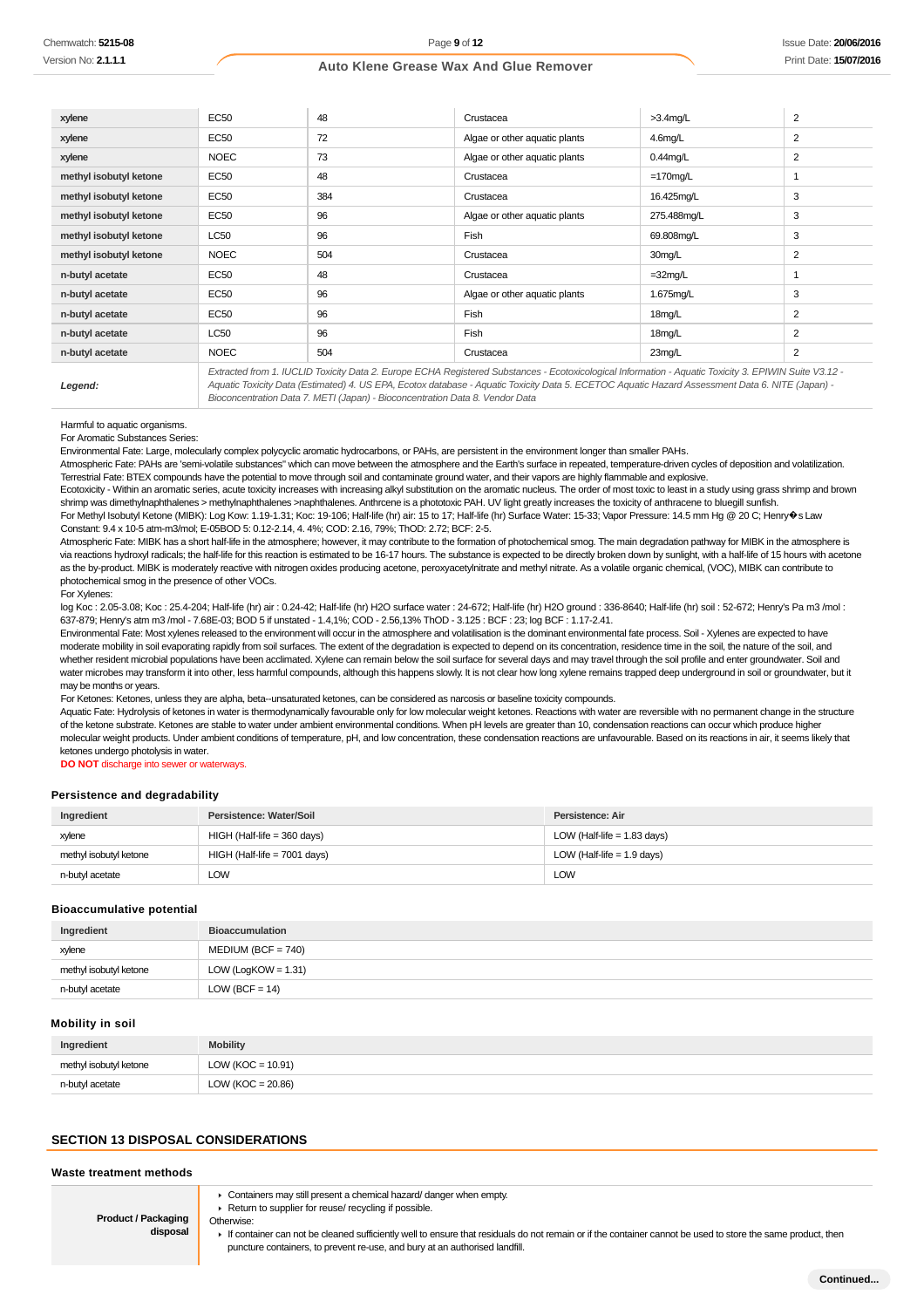| ► Where possible retain label warnings and SDS and observe all notices pertaining to the product.                                                                    |
|----------------------------------------------------------------------------------------------------------------------------------------------------------------------|
| Legislation addressing waste disposal requirements may differ by country, state and/or territory. Each user must refer to laws operating in their area. In some      |
| areas, certain wastes must be tracked.                                                                                                                               |
| A Hierarchy of Controls seems to be common - the user should investigate:                                                                                            |
| $\triangleright$ Reduction                                                                                                                                           |
| $\triangleright$ Reuse                                                                                                                                               |
| $\triangleright$ Recycling                                                                                                                                           |
| Disposal (if all else fails)                                                                                                                                         |
| This material may be recycled if unused, or if it has not been contaminated so as to make it unsuitable for its intended use. If it has been contaminated, it may be |
| possible to reclaim the product by filtration, distillation or some other means. Shelf life considerations should also be applied in making decisions of this type.  |
| Note that properties of a material may change in use, and recycling or reuse may not always be appropriate.                                                          |
| DO NOT allow wash water from cleaning or process equipment to enter drains.                                                                                          |
| It may be necessary to collect all wash water for treatment before disposal.                                                                                         |
| In all cases disposal to sewer may be subject to local laws and regulations and these should be considered first.                                                    |
| • Where in doubt contact the responsible authority.                                                                                                                  |
| Recycle wherever possible.                                                                                                                                           |
| • Consult manufacturer for recycling options or consult local or regional waste management authority for disposal if no suitable treatment or disposal facility      |
| can be identified.                                                                                                                                                   |
| • Dispose of by: burial in a land-fill specifically licenced to accept chemical and / or pharmaceutical wastes or Incineration in a licenced apparatus (after        |
| admixture with suitable combustible material).                                                                                                                       |
| Decontaminate empty containers. Observe all label safeguards until containers are cleaned and destroyed.                                                             |
|                                                                                                                                                                      |

Ensure that the disposal of material is carried out in accordance with Hazardous Substances (Disposal) Regulations 2001.

# **SECTION 14 TRANSPORT INFORMATION**

| <b>Labels Required</b>             |                                                                                                                                                                                                                                                                                             |                                                                     |  |
|------------------------------------|---------------------------------------------------------------------------------------------------------------------------------------------------------------------------------------------------------------------------------------------------------------------------------------------|---------------------------------------------------------------------|--|
|                                    |                                                                                                                                                                                                                                                                                             |                                                                     |  |
| <b>Marine Pollutant</b>            | <b>NO</b>                                                                                                                                                                                                                                                                                   |                                                                     |  |
| <b>HAZCHEM</b>                     | •3YE                                                                                                                                                                                                                                                                                        |                                                                     |  |
| Land transport (UN)                |                                                                                                                                                                                                                                                                                             |                                                                     |  |
| <b>UN number</b>                   | 1993                                                                                                                                                                                                                                                                                        |                                                                     |  |
| UN proper shipping name            | FLAMMABLE LIQUID, N.O.S. (contains white spirit,xylene,methyl isobutyl ketone and n-butyl acetate)                                                                                                                                                                                          |                                                                     |  |
| Transport hazard class(es)         | Class<br>$\mathsf 3$<br>Subrisk<br>Not Applicable                                                                                                                                                                                                                                           |                                                                     |  |
| Packing group                      | Ш                                                                                                                                                                                                                                                                                           |                                                                     |  |
| <b>Environmental hazard</b>        | Not Applicable                                                                                                                                                                                                                                                                              |                                                                     |  |
| Special precautions for user       | Special provisions<br>274<br>Limited quantity<br>1 <sub>L</sub>                                                                                                                                                                                                                             |                                                                     |  |
| Air transport (ICAO-IATA / DGR)    |                                                                                                                                                                                                                                                                                             |                                                                     |  |
| <b>UN number</b>                   | 1993                                                                                                                                                                                                                                                                                        |                                                                     |  |
| UN proper shipping name            | Flammable liquid, n.o.s. * (contains white spirit, xylene, methyl isobutyl ketone and n-butyl acetate)                                                                                                                                                                                      |                                                                     |  |
| Transport hazard class(es)         | <b>ICAO/IATA Class</b><br>3<br>ICAO / IATA Subrisk<br>Not Applicable<br><b>ERG Code</b><br>3H                                                                                                                                                                                               |                                                                     |  |
| Packing group                      | Ш                                                                                                                                                                                                                                                                                           |                                                                     |  |
| <b>Environmental hazard</b>        | Not Applicable                                                                                                                                                                                                                                                                              |                                                                     |  |
| Special precautions for user       | Special provisions<br>Cargo Only Packing Instructions<br>Cargo Only Maximum Qty / Pack<br>Passenger and Cargo Packing Instructions<br>Passenger and Cargo Maximum Qty / Pack<br>Passenger and Cargo Limited Quantity Packing Instructions<br>Passenger and Cargo Limited Maximum Qty / Pack | A <sub>3</sub><br>364<br>60L<br>353<br>5L<br>Y341<br>1 <sub>L</sub> |  |
| Sea transport (IMDG-Code / GGVSee) |                                                                                                                                                                                                                                                                                             |                                                                     |  |
| <b>UN number</b>                   | 1993                                                                                                                                                                                                                                                                                        |                                                                     |  |
| UN proper shipping name            | FLAMMABLE LIQUID, N.O.S. (contains white spirit, xylene, methyl isobutyl ketone and n-butyl acetate)                                                                                                                                                                                        |                                                                     |  |
|                                    |                                                                                                                                                                                                                                                                                             |                                                                     |  |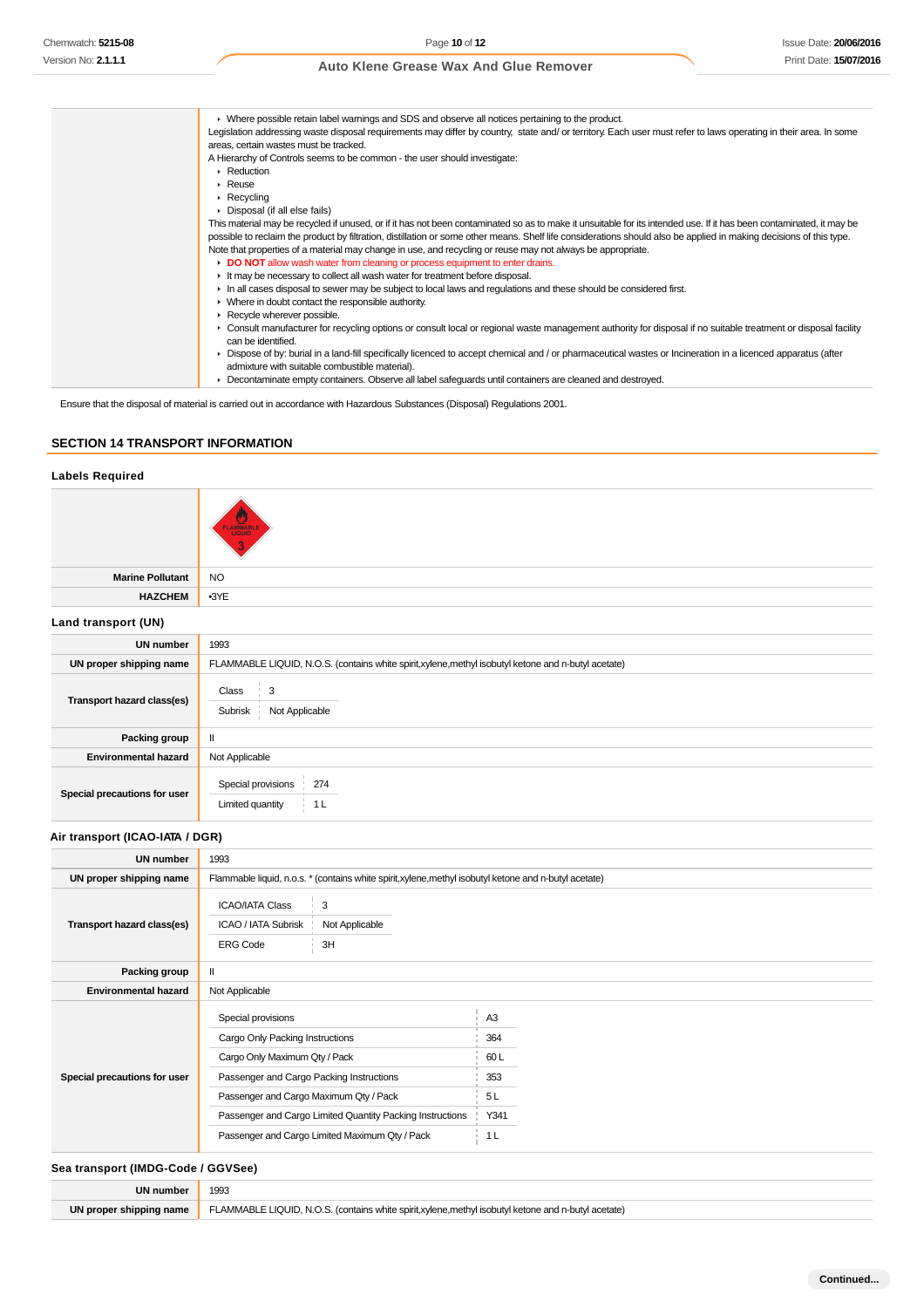| Transport hazard class(es)   | <b>IMDG Class</b><br><b>IMDG Subrisk</b>                             | 3<br>Not Applicable                 |
|------------------------------|----------------------------------------------------------------------|-------------------------------------|
| <b>Packing group</b>         | $\mathbf{I}$                                                         |                                     |
| <b>Environmental hazard</b>  | Not Applicable                                                       |                                     |
| Special precautions for user | <b>EMS Number</b><br>Special provisions<br><b>Limited Quantities</b> | $F-E, S-E$<br>274<br>1 <sub>L</sub> |

**Transport in bulk according to Annex II of MARPOL and the IBC code**

Not Applicable

# **SECTION 15 REGULATORY INFORMATION**

## **Safety, health and environmental regulations / legislation specific for the substance or mixture**

This substance is to be managed using the conditions specified in an applicable Group Standard

| <b>HSR Number</b>                                                                                                                | <b>Group Standard</b>                                                               |                                                                                              |
|----------------------------------------------------------------------------------------------------------------------------------|-------------------------------------------------------------------------------------|----------------------------------------------------------------------------------------------|
| HSR002596                                                                                                                        | Laboratory Chemicals and Reagent Kits Group Standard 2006                           |                                                                                              |
| HSR002528                                                                                                                        | Cleaning Products (Flammable) Group Standard 2006                                   |                                                                                              |
| HSR002583                                                                                                                        | Fuel Additives (Flammable) Group Standard 2006                                      |                                                                                              |
| HSR002662                                                                                                                        | Surface Coatings and Colourants (Flammable) Group Standard 2006                     |                                                                                              |
| HSR002611                                                                                                                        | Metal Industry Products (Flammable) Group Standard 2006                             |                                                                                              |
| HSR002621                                                                                                                        | N.O.S. (Flammable) Group Standard 2006                                              |                                                                                              |
| HSR002641                                                                                                                        | Polymers (Flammable) Group Standard 2006                                            |                                                                                              |
| HSR002637                                                                                                                        | Photographic Chemicals (Flammable) Group Standard 2006                              |                                                                                              |
| HSR002495                                                                                                                        | Additives, Process Chemicals and Raw Materials (Flammable) Group Standard 2006      |                                                                                              |
| HSR002576                                                                                                                        | Food Additives and Fragrance Materials (Flammable) Group Standard 2006              |                                                                                              |
| HSR002563                                                                                                                        | Embalming Products (Flammable) Group Standard 2006                                  |                                                                                              |
| HSR002556                                                                                                                        | Dental Products (Flammable) Group Standard 2006                                     |                                                                                              |
| HSR100425                                                                                                                        | Pharmaceutical Active Ingredients Group Standard 2010                               |                                                                                              |
| HSR002599                                                                                                                        | Leather and Textile Products (Flammable) Group Standard 2006                        |                                                                                              |
| HSR002603                                                                                                                        | Lubricants (Flammable) Group Standard 2006                                          |                                                                                              |
| HSR002650                                                                                                                        | Solvents (Flammable) Group Standard 2006                                            |                                                                                              |
| HSR002552                                                                                                                        | Cosmetic Products Group Standard 2006                                               |                                                                                              |
| HSR002548                                                                                                                        | Corrosion Inhibitors (Flammable) Group Standard 2006                                |                                                                                              |
| HSR100757                                                                                                                        | Veterinary Medicine (Limited Pack Size, Finished Dose) Standard 2012                |                                                                                              |
| HSR100758                                                                                                                        | Veterinary Medicines (Non-dispersive Closed System Application) Group Standard 2012 |                                                                                              |
| HSR100759                                                                                                                        | Veterinary Medicines (Non-dispersive Open System Application) Group Standard 2012   |                                                                                              |
| HSR100628                                                                                                                        | Straight-chained Lepidopteran Sex Pheromone Group Standard 2012                     |                                                                                              |
|                                                                                                                                  | WHITE SPIRIT(8052-41-3.) IS FOUND ON THE FOLLOWING REGULATORY LISTS                 |                                                                                              |
| International Agency for Research on Cancer (IARC) - Agents Classified by the IARC<br>New Zealand Inventory of Chemicals (NZIoC) |                                                                                     |                                                                                              |
| Monographs                                                                                                                       |                                                                                     | New Zealand Workplace Exposure Standards (WES)                                               |
| Chemicals                                                                                                                        | New Zealand Hazardous Substances and New Organisms (HSNO) Act - Classification of   |                                                                                              |
|                                                                                                                                  | XYLENE(1330-20-7) IS FOUND ON THE FOLLOWING REGULATORY LISTS                        |                                                                                              |
|                                                                                                                                  |                                                                                     | New Zealand Inventory of Chemicals (NZIoC)                                                   |
| International Agency for Research on Cancer (IARC) - Agents Classified by the IARC<br>Monographs                                 |                                                                                     | New Zealand Workplace Exposure Standards (WES)                                               |
| Chemicals                                                                                                                        | New Zealand Hazardous Substances and New Organisms (HSNO) Act - Classification of   |                                                                                              |
|                                                                                                                                  |                                                                                     |                                                                                              |
| METHYL ISOBUTYL KETONE(108-10-1) IS FOUND ON THE FOLLOWING REGULATORY LISTS                                                      |                                                                                     |                                                                                              |
| International Agency for Research on Cancer (IARC) - Agents Classified by the IARC<br>Monographs                                 |                                                                                     | New Zealand Inventory of Chemicals (NZIoC)<br>New Zealand Workplace Exposure Standards (WES) |
| New Zealand Hazardous Substances and New Organisms (HSNO) Act - Classification of                                                |                                                                                     |                                                                                              |
| Chemicals                                                                                                                        |                                                                                     |                                                                                              |
| N-BUTYL ACETATE(123-86-4) IS FOUND ON THE FOLLOWING REGULATORY LISTS                                                             |                                                                                     |                                                                                              |
| Chemicals                                                                                                                        | New Zealand Hazardous Substances and New Organisms (HSNO) Act - Classification of   | New Zealand Workplace Exposure Standards (WES)                                               |
| New Zealand Inventory of Chemicals (NZIoC)                                                                                       |                                                                                     |                                                                                              |
|                                                                                                                                  |                                                                                     |                                                                                              |

# **Location Test Certificate**

Subject to Regulation 55 of the Hazardous Substances (Classes 1 to 5 Controls) Regulations, a location test certificate is required when quantity greater than or equal to those indicated below